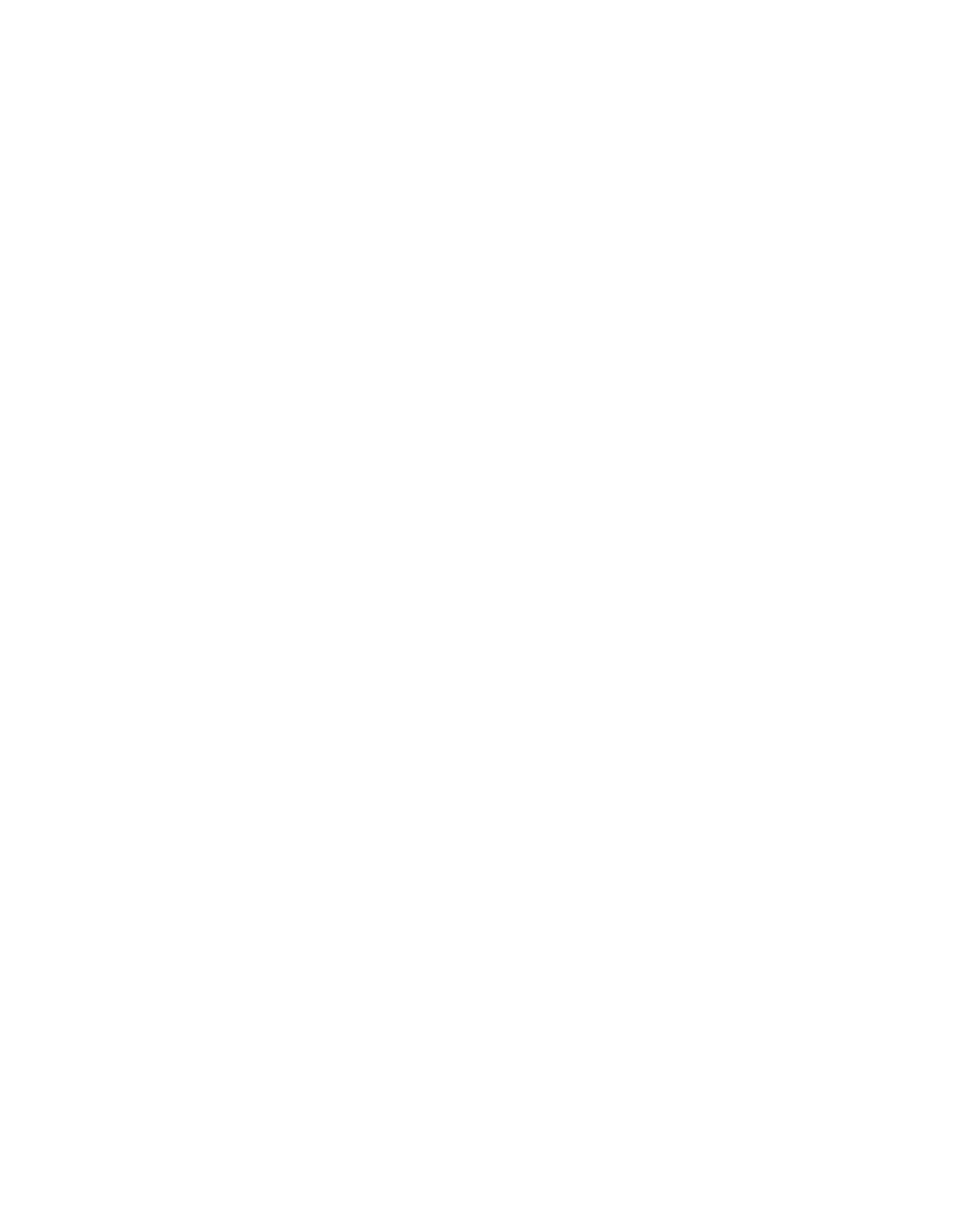# **Scoring Summary(Final) Georgia State vs. Ball State (12/25/2021 at Montgomery, Ala.)**



Georgia State (8-5) vs. Ball State (6-7) Date: 12/25/2021 • Site: Montgomery, Ala. • Stadium: Cramton Bowl Attendance: 0

| <b>Score by Quarters</b> |     |    | Tota. |
|--------------------------|-----|----|-------|
| Georgia State            | 14. | 28 |       |
| <b>Ball State</b>        |     |    | 20    |

| Qtr | Time  | <b>Scoring Play</b>                                                                 | V-H       |
|-----|-------|-------------------------------------------------------------------------------------|-----------|
| 1st | 08:59 | BSU - JACKSON, J. 56 yd TD PASS from PLITT, Drew (KICK by CHANOVE, Jake), 2-61 0:38 | $0 - 7$   |
| 1st | 04:55 | GSU - Payne, Aubry 18 yd TD PASS from Grainger, D. (KICK by Ruiz, Noel), 10-75 4:04 | $7 - 7$   |
| 1st | 02:02 | GSU - Denis, Javon 37 yd TD FUMB (KICK by Ruiz, Noel),                              | $14 - 7$  |
| 2nd | 14:11 | GSU - Ruiz, Noel 27 yd FG 7-24 1:48                                                 | $17 - 7$  |
| 2nd | 09:20 | BSU - LEWIS, Jacob 34 yd FG 7-30 2:06                                               | $17-10$   |
| 2nd | 06:01 | GSU - Ruiz, Noel 28 yd FG 8-65 3:19                                                 | $20 - 10$ |
| 2nd | 00:18 | BSU - LEWIS, Jacob 43 yd FG 13-53 5:43                                              | $20 - 13$ |
| 3rd | 12:05 | GSU - Lewis, Robert 10 yd TD PASS from Grainger, D. (KICK by Ruiz, Noel), 8-75 2:55 | $27-13$   |
| 3rd | 07:08 | GSU - Grainger, D. 34 yd TD RUSH (KICK by Ruiz, Noel), 7-68 3:29                    | $34 - 13$ |
| 3rd | 01:33 | GSU - Payne, Aubry 16 yd TD PASS from Grainger, D. (KICK by Ruiz, Noel), 5-71 1:37  | $41 - 13$ |
| 3rd | 00:00 | GSU - Lane, A. 55 yd TD INT (KICK by Ruiz, Noel),                                   | 48-13     |
| 4th | 09:03 | GSU - Ruiz, Noel 45 yd FG 8-38 3:27                                                 | $51 - 13$ |
| 4th | 03:13 | BSU - PLITT, Drew 1 yd TD RUSH (KICK by CHANOVE, Jake), 15-75 5:50                  | $51 - 20$ |

Kickoff time: 1:35 pm • End of Game: 5:02 pm • Total elapsed time: 3:37 Officials: Referee: Kevin Vicknair; Umpire: Anthony Britt; Linesman: Jeff Mikus; Line judge: Keegan Ashbee; Back judge: Aaron Hochuli; Field judge: Chris Cockrell; Side judge: Kirk Wisnewski; Center judge: Joel Moenkhoff; Temperature: 75 • Wind: SW 13 • Weather: Partly Cloudy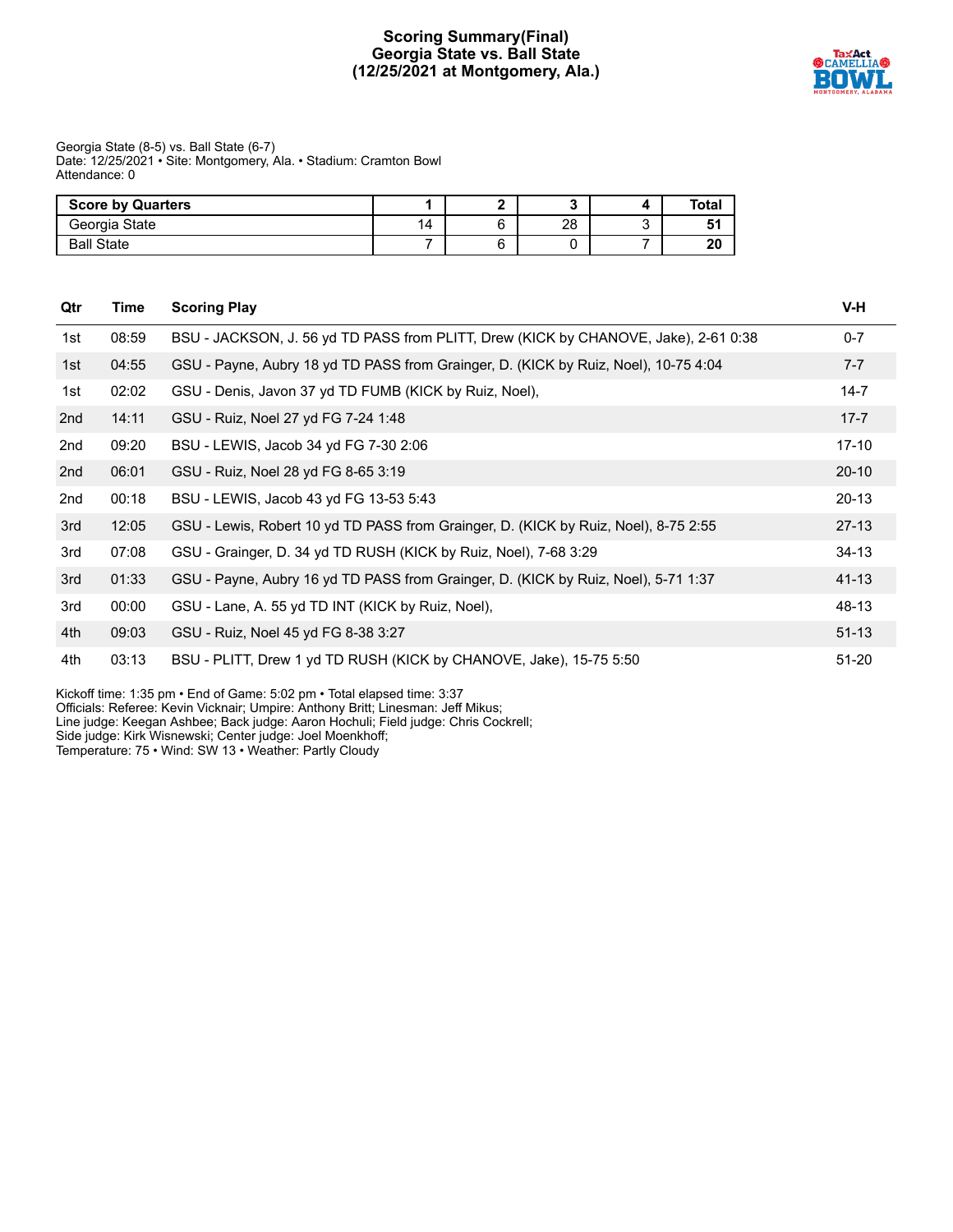# **Team Statistics(Final) Georgia State vs. Ball State (12/25/2021 at Montgomery, Ala.)**



|                                  | GSU            | <b>BSU</b>     |
|----------------------------------|----------------|----------------|
| <b>FIRST DOWNS</b>               | 21             | 22             |
| Rushing                          | 13             | $\overline{4}$ |
| Passing                          | $\overline{7}$ | 14             |
| Penalty                          | $\mathbf{1}$   | $\overline{4}$ |
| <b>NET YARDS RUSHING</b>         | 259            | 74             |
| <b>Rushing Attempts</b>          | 41             | 35             |
| Average Per Rush                 | 6.3            | 2.1            |
| <b>Rushing Touchdowns</b>        | $\mathbf{1}$   | $\mathbf{1}$   |
| <b>Yards Gained Rushing</b>      | 271            | 111            |
| Yards Lost Rushing               | 12             | 37             |
| <b>NET YARDS PASSING</b>         | 205            | 293            |
| Completions-Attempts-Int         | $17 - 21 - 0$  | $27 - 46 - 1$  |
| Average Per Attempt              | 9.8            | 6.4            |
| Average Per Completion           | 12.1           | 10.9           |
| Passing Touchdowns               | 3              | $\mathbf 1$    |
| <b>TOTAL OFFENSIVE YARDS</b>     | 464            | 367            |
| Total offensive plays            | 62             | 81             |
| Average Gain Per Play            | 7.5            | 4.5            |
| Fumbles: Number-Lost             | $0-0$          | $3 - 1$        |
| Penalties: Number-Yards          | $7 - 85$       | $3 - 32$       |
| <b>PUNTS-YARDS</b>               | $2 - 75$       | $3 - 120$      |
| Average Yards Per Punt           | 37.5           | 40.0           |
| Net Yards Per Punt               | 39.0           | 40.0           |
| Inside 20                        | $\pmb{0}$      | $\overline{c}$ |
| 50+ Yards                        | 0              | 0              |
| Touchbacks                       | 0              | $\pmb{0}$      |
| Fair catch                       | 0              | $\overline{2}$ |
| <b>KICKOFFS-YARDS</b>            | 10-651         | 5-262          |
| Average Yards Per Kickoff        | 65.1           | 52.4           |
| Net Yards Per Kickoff            | 65.1           | 25             |
| Touchbacks                       | 4              | 3              |
| Punt returns: Number-Yards-TD    | $0 - 0 - 0$    | $1 - 3 - 0$    |
| Average Per Return               | 0              | -3             |
| Kickoff returns: Number-Yards-TD | $0 - 0 - 0$    | $6 - 137 - 0$  |
| Average Per Return               | 0              | 22.8           |
| Interceptions: Number-Yards-TD   | $1 - 55 - 1$   | $0 - 0 - 0$    |
| Fumble Returns: Number-Yards     | $1 - 37$       |                |
| Miscellaneous Yards              | $\pmb{0}$      | $\mathbf 0$    |
| Possession Time                  | 26:46          | 33:14          |
| 1st Quarter                      | 06:56          | 08:04          |
| 2nd Quarter                      | 05:09          | 09:51          |
| 3rd Quarter                      | 08:01          | 06:59          |
| 4th Quarter                      | 06:40          | 08:20          |
| <b>Third-Down Conversions</b>    | 6 of 11        | 8 of 18        |
| Fourth-Down Conversions          | $0$ of $0$     | $1$ of $3$     |
| Red Zone Scores-Chances          | 5 of 5         | 2 of 2         |
| Touchdowns                       | 3              | 1              |
| <b>Field Goals</b>               | 2 of 2         | $1$ of $1$     |
| Sacks By: Number-Yards           | $4 - 32$       | $0-0$          |
| <b>PAT Kicks</b>                 | $6-6$          | $2 - 2$        |
| <b>Field Goals</b>               | 3 of 3         | $2$ of $3$     |
| Points off turnovers             | 14             | 0              |
|                                  |                |                |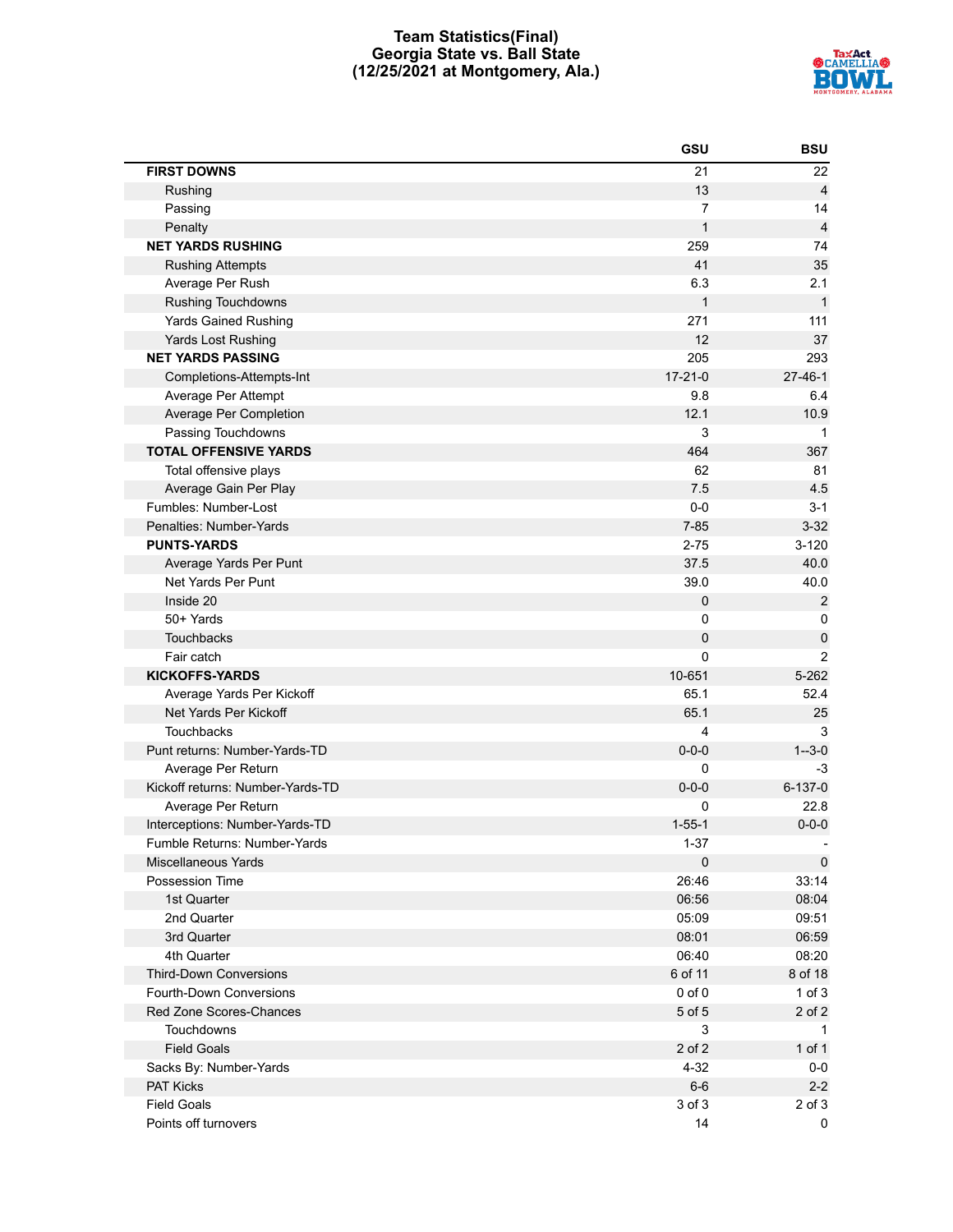# **Individual Statistics(Final) Georgia State vs. Ball State (12/25/2021 at Montgomery, Ala.)**

# **Georgia State Ball** State **Ball** State

| <b>Rushing</b>     |    | No.  |                | Gain        |       | Loss           |           | Net  | TD   |      | Lg        | Avg                     |
|--------------------|----|------|----------------|-------------|-------|----------------|-----------|------|------|------|-----------|-------------------------|
| Grainger, D.       |    |      | 11             | 124         |       |                | 2         | 122  |      | 1    | 48        | 11.1                    |
| Gregg, Tucker      |    |      | 16             | 64          |       |                | 10        | 54   |      | 0    | 14        | 3.4                     |
| Williams, J.       |    |      | 8              | 49          |       |                | 0         | 49   |      | 0    | 17        | 6.1                     |
| Lane, Antoine      |    |      | 3              | 24          |       |                | 0         | 24   |      | 0    | 11        | 8                       |
| Thrash, Jamari     |    |      | 1              |             | 5     |                | 0         | 5    |      | 0    | 5         | 5                       |
| Carroll, M.        |    |      | $\mathbf{1}$   |             | 4     |                | 0         | 4    |      | 0    | 4         | $\overline{4}$          |
| McCoy, C.          |    |      | 1              |             | 1     |                | 0         | 1    |      | 0    | 1         | 1                       |
| <b>Totals</b>      |    |      | 41             | 271         |       |                | 12        | 259  |      | 1    | 48        | 6.3                     |
| Passing            |    |      | $C-A-I$        |             |       | Yds            |           | TD   |      | Long |           | <b>Sack</b>             |
| Grainger, D.       |    |      | 15-19-0        |             |       | 203            |           | 3    |      | 40   |           | 0                       |
| Colasurdo, M.      |    |      | $2 - 2 - 0$    |             |       | $\overline{2}$ |           | 0    |      |      | 3         | 0                       |
| <b>Totals</b>      |    |      | $17 - 21 - 0$  |             |       | 205            |           | 3    |      | 40   |           | 0                       |
| Receiving          |    |      |                | No.         |       | Yards          |           | TD   |      |      | Long      | Tgt                     |
| Payne, Aubry       |    |      |                | 8           |       |                | 109       | 2    |      |      | 40        | 9                       |
| Lewis, Robert      |    |      |                | 2           |       |                | 30        | 1    |      |      | 20        | $\overline{c}$          |
| Grier, Donavon     |    |      |                | 2           |       |                | 2         | 0    |      |      | 3         | $\overline{2}$          |
| Dixon, Terrance    |    |      |                | 1           |       |                | 24        | 0    |      |      | 24        | 1                       |
| McCoy, C.          |    |      |                | 1           |       |                | 19        | 0    |      |      | 19        | 3                       |
| Credle, J.         |    |      |                | 1           |       |                | 10        | 0    |      |      | 10        | 1                       |
| Pinckney, Sam      |    |      |                | 1           |       |                | 6         | 0    |      |      | 6         | 1                       |
| Thrash, Jamari     |    |      |                | 1           |       |                | 5         | 0    |      |      | 5         | $\overline{\mathbf{c}}$ |
| <b>Totals</b>      |    |      |                | 17          |       |                | 205       | 3    |      |      | 40        | 21                      |
| <b>Punting</b>     |    |      | No.            |             | Yds   | Avg            |           |      | Long |      | In20      | TВ                      |
| Hayes, Michael     |    |      | 2              |             | 75    | 37.5           |           |      | 48   |      | 0         | 0                       |
| <b>Totals</b>      |    |      | $\overline{2}$ |             | 75    | 37.5           |           |      | 48   |      | 0         | $\mathbf 0$             |
|                    |    | Punt |                |             |       | Kickoff        |           |      |      |      | Intercept |                         |
| Returns            | No | Yds  | Lg             |             | No    | Yds            |           | Lg   |      | No   | Yds       | Lg                      |
|                    |    |      |                |             |       |                |           |      |      |      |           |                         |
| Lane, A.           | 0  | 0    | 0              |             | 0     |                | 0         | 0    |      | 1    | 55        | 55                      |
| Totals             | 0  | 0    | 0              |             | 0     |                | 0         | 0    |      | 1    | 55        | 55                      |
| <b>Field goals</b> |    | Qtr  |                | <b>Time</b> |       | Dist           |           |      |      |      | Result    |                         |
| Ruiz, Noel         |    | 2nd  |                | 14:11       |       | 27 yards       |           |      |      |      | good      |                         |
| Ruiz, Noel         |    | 2nd  |                | 06:01       |       | 28 yards       |           |      |      |      | good      |                         |
| Ruiz, Noel         |    | 4th  |                | 09:03       |       | 45 yards       |           |      |      |      | good      |                         |
|                    |    |      |                |             |       |                |           |      |      |      |           |                         |
| <b>Kickoffs</b>    |    |      | No.            |             | Yards |                |           | Avg  |      |      | TB        | ОB                      |
| Hayes, Michael     |    |      | 10             |             |       | 651 yards      |           | 65.1 |      | 4    |           | 0                       |
| All-purpose        |    |      | Run            |             |       | Rcv            | <b>KR</b> |      | PR   | IR   |           | <b>Total</b>            |
| Grainger, D.       |    |      |                | 122         |       | 0              |           | 0    | 0    |      | 0         | 122                     |
| Payne, Aubry       |    |      |                | 0           |       | 109            |           | 0    | 0    | 0    |           | 109                     |
| Lane, A.           |    |      |                | 0           |       | 0              |           | 0    | 0    | 55   |           | 55                      |
| Gregg, Tucker      |    |      |                | 54          |       | 0              |           | 0    | 0    | 0    |           | 54                      |

| <b>Rushing</b>        | No.                 |     | Gain           |           | Loss           | <b>Net</b> | TD   | Lg              | Avg         |
|-----------------------|---------------------|-----|----------------|-----------|----------------|------------|------|-----------------|-------------|
| STEELE, Carson        | 15                  |     | 62             |           | 0              | 62         | 0    | 15              | 4.1         |
| JACKSON, J.           |                     | 4   | 15             |           | 3              | 12         | 0    | 8               | 3           |
| <b>BARFIELD, Rico</b> |                     | 3   | 13             |           | 1              | 12         | 0    | 10              | 4           |
| JONES, Will           |                     | 3   | 5              |           | 1              | 4          | 0    | 3               | 1.3         |
| MARCUS, Donny         |                     | 1   | 3              |           | 0              | 3          | 0    | 3               | 3           |
| PLITT, Drew           |                     | 9   | 13             |           | 32             | -19        | 1    | 7               | -2.1        |
| Totals                | 35                  |     | 111            |           | 37             | 74         | 1    | 15              | 2.1         |
| <b>Passing</b>        | $C-A-I$             |     |                | Yds       |                | TD         | Long |                 | <b>Sack</b> |
| <b>PLITT, Drew</b>    | $27 - 46 - 1$       |     |                | 293       |                | 1          |      | 56              | 4           |
| <b>Totals</b>         | $27 - 46 - 1$       |     |                | 293       |                | 1          |      | 56              | 4           |
| <b>Receiving</b>      |                     |     | No.            |           | Yards          | TD         |      | Long            | Tgt         |
| JACKSON, J.           |                     |     | 12             |           | 146            | 1          |      | 56              | 17          |
| TYLER, Yo'Heinz       |                     |     | 5              |           | 52             | 0          |      | 15              | 7           |
| HOHLT, Trevor         |                     |     | 4              |           | 37             | 0          |      | 17              | 7           |
| STEELE, Carson        |                     |     | 3              |           | 40             | 0          |      | 25              | 3           |
| JONES, Will           |                     |     | $\overline{2}$ |           | 7              | 0          |      | 5               | 3           |
| LITTLES, Hassan       |                     |     | 1              |           | 11             | 0          |      | 11              | 1           |
| Totals                |                     |     | 27             |           | 293            | 1          |      | 56              | 43          |
| <b>Punting</b>        |                     | No. | Yds            |           | Avg            |            | Long | In20            | TВ          |
| SNYDER, Nathan        |                     | 3   | 120            |           | 40.0           |            | 41   |                 | 2<br>0      |
| <b>Totals</b>         |                     | 3   | 120            |           | 40.0           |            | 41   |                 | 2<br>0      |
|                       |                     |     |                |           |                |            |      |                 |             |
| <b>Returns</b>        | Punt                |     |                | No Yds    | <b>Kickoff</b> |            |      | Intercept<br>No |             |
| UZODINMA, A.          | No<br>Yds           | Lg  | 0              | 6         | 137            | Lg         |      |                 | Yds Lg<br>0 |
| JACKSON, J.           | 0<br>0<br>1<br>$-3$ |     | 0              | 0         | 0              | 25<br>0    |      | 0<br>0          | 0<br>0<br>0 |
| <b>Totals</b>         | ل.<br>د<br>1        |     | 0              | 6         | 137            | 25         |      | 0               | 0<br>0      |
|                       |                     |     |                |           |                |            |      |                 |             |
| <b>Field goals</b>    | Qtr                 |     | Time           |           | <b>Dist</b>    |            |      | <b>Result</b>   |             |
| LEWIS, Jacob          | 2nd                 |     | 09:20          |           | 34 yards       |            |      | good            |             |
| LEWIS, Jacob          | 2nd                 |     | 00:18          |           | 43 yards       |            |      | qood            |             |
| LEWIS, Jacob          | 3rd                 |     | 03:10          |           | 46 yards       |            |      | missed          |             |
| <b>Kickoffs</b>       |                     | No. | <b>Yards</b>   |           |                |            | Avg  | TВ              | ОВ          |
| HAGEE, Jonathan       | 5                   |     |                | 262 yards |                |            | 52.4 | 3               | 0           |
| All-purpose           |                     | Run |                | Rcv       |                | KR         | PR   | IR              | Total       |
| JACKSON, J.           |                     |     | 12             | 146       |                | 0          | $-3$ | 0               | 155         |
| UZODINMA, A.          |                     |     | 0              | 0         |                | 137        | 0    | 0               | 137         |
| STEELE, Carson        |                     |     | 62             | 40        |                | 0          | 0    | 0               | 102         |
| TYLER, Yo'Heinz       |                     |     | 0              | 52        |                | 0          | 0    | 0               | 52          |

FUMBLES: Georgia State- . Ball State- UZODINMA, A. 1-0 PLITT, Drew 2-1 .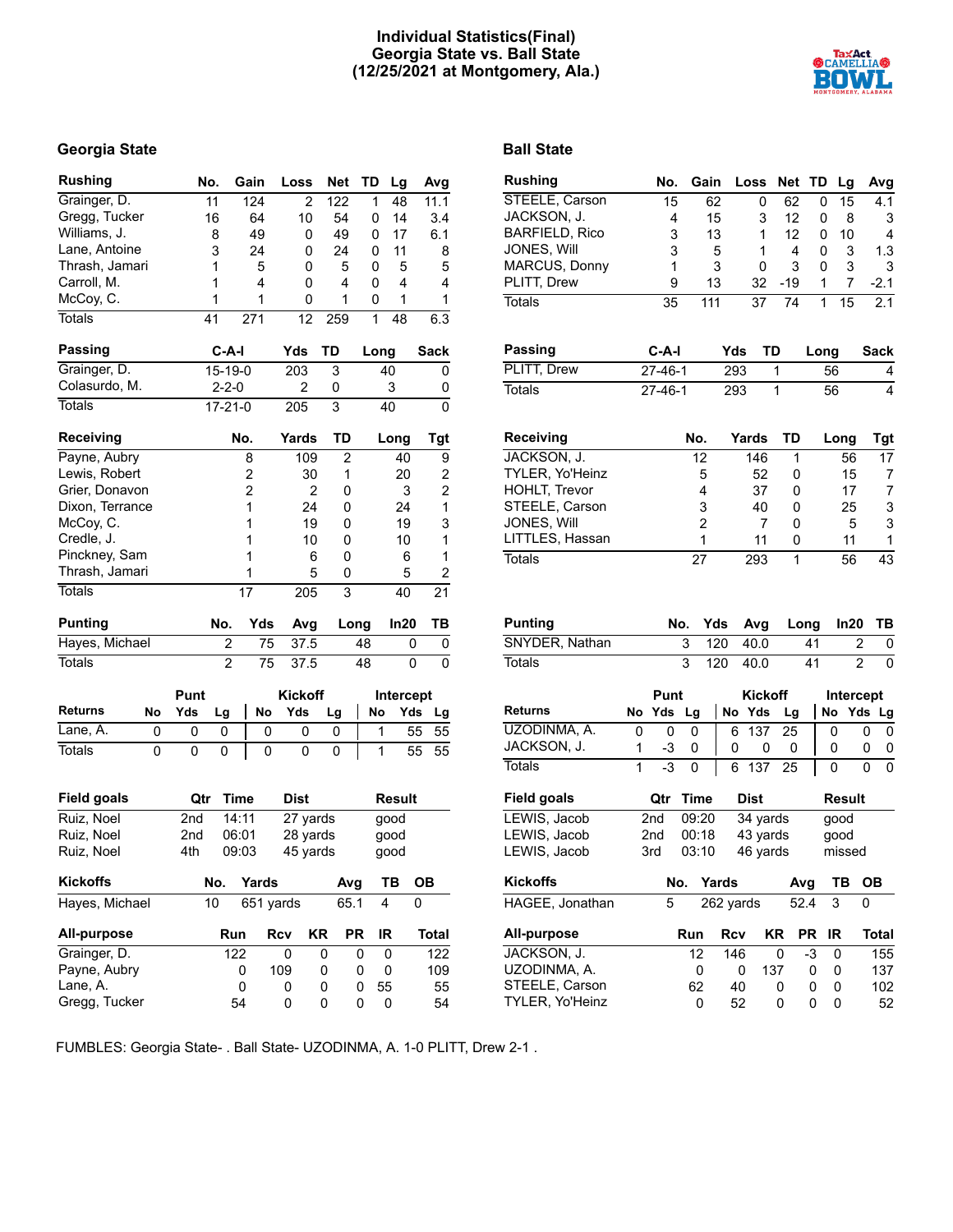# **Defensive Statistics(Final) Georgia State vs. Ball State (12/25/2021 at Montgomery, Ala.)**



| #              | Georgia State      | Solo           | Ast            |                           | <b>Total</b>            | Sacks-Yds                    | <b>TFL-Yds</b>               | FF                           | FR-Yds                       | Int-Yds                      | <b>BrUp</b>                  | <b>Blks</b>                  | QBH                      |
|----------------|--------------------|----------------|----------------|---------------------------|-------------------------|------------------------------|------------------------------|------------------------------|------------------------------|------------------------------|------------------------------|------------------------------|--------------------------|
|                | 34 Lane, A.        | 8              | $\overline{2}$ |                           | 10                      |                              | $1.0 - 3$                    |                              |                              | $1 - 55$                     |                              |                              |                          |
| 5D             | Brown, B.          | 7              | $\overline{2}$ |                           | 9                       | $\overline{a}$               |                              |                              |                              | $\overline{\phantom{a}}$     | $\overline{\phantom{a}}$     |                              | 1                        |
| 40             | Veneziale, J.      | 4              | 5              |                           | 9                       | $\overline{\phantom{a}}$     | $0.5 - 0$                    |                              |                              | $\overline{\phantom{a}}$     | 1                            | $\overline{a}$               |                          |
|                | 42 Carroll, Blake  | 2              | 5              |                           | $\overline{7}$          | $\overline{\phantom{a}}$     | $1.5 - 2$                    | $\overline{\phantom{a}}$     |                              |                              | $\overline{\phantom{a}}$     |                              |                          |
|                | 54 Moore, Tre      | 4              | 2              |                           | 6                       | $1.0 - 4$                    | $2.0 - 5$                    |                              |                              |                              | $\overline{\phantom{0}}$     |                              | 1                        |
| 9D             | Muhammad, J.       | 4              | $\mathbf{1}$   |                           | 5                       | $2.0 - 22$                   | $2.0 - 22$                   | $\overline{2}$               | $\overline{a}$               |                              | $\overline{\phantom{a}}$     | $\overline{\phantom{a}}$     | $\mathbf 1$              |
| 20             | White, Quavian     | $\overline{c}$ | 1              |                           | 3                       |                              | $1.0 - 1$                    |                              |                              |                              | $\blacksquare$               |                              |                          |
| 28             | Moore, Chris       | $\overline{c}$ | $\mathbf{1}$   |                           | 3                       | $\overline{a}$               | $\overline{\phantom{a}}$     | $\blacksquare$               |                              |                              | $\overline{\phantom{a}}$     | $\overline{\phantom{a}}$     |                          |
| 32             | Dixon, Zach        | $\overline{2}$ | 1              |                           | 3                       | $\overline{a}$               | $\overline{\phantom{a}}$     | $\overline{\phantom{a}}$     |                              |                              | $\overline{\phantom{a}}$     | $\overline{\phantom{a}}$     |                          |
| 1D             | Crawford, J.       | $\mathbf{1}$   | $\mathbf{1}$   |                           | $\overline{c}$          | $\overline{\phantom{m}}$     | $\overline{\phantom{a}}$     | $\overline{\phantom{a}}$     |                              |                              | $\overline{\phantom{a}}$     | $\overline{a}$               | 1                        |
| 7D             | McCollum, S.       | $\mathbf 2$    | 0              |                           | $\overline{\mathbf{c}}$ | $\overline{a}$               | $\overline{\phantom{a}}$     |                              |                              |                              | ÷                            |                              |                          |
| 22             | Tate, Jalen        | $\overline{2}$ | 0              |                           | $\overline{c}$          | $\overline{\phantom{a}}$     |                              |                              |                              |                              | $\overline{\phantom{a}}$     | $\overline{\phantom{a}}$     |                          |
| 23             | Carroll, M.        | 1              | 1              |                           | 2                       |                              |                              |                              |                              |                              | $\overline{a}$               |                              |                          |
|                | 48 Abraham, J.     | $\mathbf{1}$   | $\mathbf{1}$   |                           | $\overline{2}$          | $\overline{\phantom{a}}$     | $\overline{\phantom{a}}$     |                              |                              |                              | $\overline{\phantom{a}}$     | $\overline{\phantom{a}}$     |                          |
| 9              | Freeman, Jacob     | 0              | 1              |                           | 1                       |                              |                              |                              |                              |                              | $\overline{a}$               |                              |                          |
| 14             | Lewis, Robert      | 0              | $\mathbf{1}$   |                           | $\mathbf{1}$            | $\overline{\phantom{0}}$     |                              |                              |                              |                              | $\overline{\phantom{a}}$     |                              |                          |
| 24             | Lane, Antoine      | 1              | 0              |                           | 1                       | $\overline{a}$               | $\overline{\phantom{a}}$     | $\overline{\phantom{a}}$     |                              |                              | $\overline{\phantom{a}}$     | $\overline{\phantom{a}}$     |                          |
| 27             | Jones, Jaylon      | 1              | 0              |                           | $\mathbf{1}$            | $\overline{\phantom{m}}$     | $\overline{\phantom{a}}$     | $\overline{\phantom{a}}$     |                              |                              | $\overline{\phantom{a}}$     |                              |                          |
| 31             | Cooper, Ronald     | 0              | 1              |                           | 1                       | -                            | $\overline{\phantom{a}}$     | ÷                            |                              |                              | $\frac{1}{2}$                | $\overline{\phantom{a}}$     |                          |
| 35             | Carter, Keon       | 0              | $\mathbf{1}$   |                           | $\mathbf{1}$            | $\overline{\phantom{a}}$     | $\overline{\phantom{a}}$     | $\overline{\phantom{a}}$     |                              |                              | $\overline{\phantom{a}}$     | $\overline{\phantom{a}}$     |                          |
| 43             | Davis, Chris       | 1              | 0              |                           | 1                       | $\overline{\phantom{0}}$     |                              |                              |                              |                              | $\overline{a}$               |                              |                          |
| 49             | Lopez, Joseph      | 1              | 0              |                           | $\mathbf{1}$            | $\overline{\phantom{a}}$     | $\overline{\phantom{a}}$     | $\overline{\phantom{a}}$     |                              | $\overline{\phantom{a}}$     | $\overline{\phantom{a}}$     | $\overline{\phantom{a}}$     |                          |
| 59             | Gore, Thomas       | 1              | 0              |                           | 1                       |                              |                              |                              |                              |                              | ÷                            |                              |                          |
| 84             | Byrd, Kris         | $\mathbf{1}$   | 0              |                           | $\mathbf{1}$            | $\overline{a}$               | $\overline{\phantom{a}}$     | $\blacksquare$               | $\frac{1}{2}$                | $\overline{\phantom{a}}$     | $\overline{\phantom{a}}$     | $\overline{\phantom{a}}$     |                          |
| 98             | Denis, Javon       | 0              | 1              |                           | 1                       | $\overline{\phantom{0}}$     | $\overline{\phantom{a}}$     | $\blacksquare$               | $1 - 37$                     |                              | $\frac{1}{2}$                | $\overline{\phantom{a}}$     |                          |
|                | 90 Willis, H.      |                |                |                           |                         | $\overline{\phantom{0}}$     | $\overline{\phantom{a}}$     |                              | $\overline{a}$               | $\overline{\phantom{a}}$     | $\overline{\phantom{a}}$     | $\overline{\phantom{a}}$     | 1                        |
|                | <b>Totals</b>      | 48             | 28             |                           | 76                      | $4 - 32$                     | $8.0 - 33$                   | $\overline{2}$               | $1 - 37$                     | $1 - 55$                     | 1                            | $\mathbf 0$                  | 5                        |
|                |                    |                |                |                           |                         |                              |                              |                              |                              |                              |                              |                              |                          |
| #              | <b>Ball State</b>  |                | Solo Ast       |                           | <b>Total</b>            | Sacks-Yds                    | <b>TFL-Yds</b>               | FF                           | FR-Yds                       | Int-Yds                      | <b>BrUp</b>                  | <b>Blks</b>                  | QBH                      |
| 32             | COLL, Clayton      |                | 4              | 9                         | 13                      | $\overline{a}$               | $0.5 - 1$                    | $\overline{\phantom{a}}$     |                              | $\overline{\phantom{0}}$     |                              |                              |                          |
| $\mathbf{2}$   | LEE, Malcolm       |                | 7              | 2                         | 9                       | $\overline{\phantom{a}}$     | $\overline{\phantom{a}}$     | $\overline{\phantom{a}}$     |                              | $\overline{\phantom{m}}$     |                              |                              |                          |
| 5              | COSBY, Bryce       |                | 4              | 4                         | 8                       | $\overline{a}$               | $1.0 - 7$                    | $\overline{\phantom{a}}$     |                              | $\overline{\phantom{0}}$     |                              |                              |                          |
| 23.            | ANDERSON, Brett    |                | 5              | $\ensuremath{\mathsf{3}}$ | 8                       |                              |                              |                              |                              |                              |                              |                              |                          |
|                | 6D THOMAS, Jaylin  |                | $\overline{c}$ | 4                         | 6                       | $\overline{a}$               | $2.0 - 2$                    | $\overline{a}$               |                              | $\overline{a}$               |                              |                              |                          |
|                | 9D ALBRIGHT, C.    |                | 1              | 4                         | 5                       | $\qquad \qquad \blacksquare$ | $\blacksquare$               | $\qquad \qquad \blacksquare$ |                              |                              |                              |                              |                          |
|                | 52 WOODWARD, T.    |                | 2              | $\ensuremath{\mathsf{3}}$ | 5                       | $\overline{\phantom{a}}$     | $1.5 - 1$                    | $\overline{\phantom{a}}$     | $\overline{a}$               | $\overline{\phantom{0}}$     | $\overline{\phantom{a}}$     |                              |                          |
|                | 90 TARANGO, Joshua |                | $\mathbf{1}$   | 4                         | 5                       | $\overline{\phantom{0}}$     | $1.0 - 2$                    | $\qquad \qquad \blacksquare$ | $\overline{\phantom{0}}$     | $\overline{\phantom{0}}$     | $\overline{\phantom{a}}$     | $\overline{\phantom{0}}$     |                          |
|                | 14 WAHEE, J.T.     |                | 4              | 0                         | 4                       | $\overline{a}$               | $\overline{\phantom{0}}$     | $\qquad \qquad -$            | $\overline{\phantom{0}}$     | $\frac{1}{2}$                | $\qquad \qquad \blacksquare$ | $\overline{\phantom{0}}$     |                          |
| 3 <sup>1</sup> | UZODINMA, A.       |                | $\mathbf{1}$   | $\mathbf{1}$              | $\sqrt{2}$              | $\qquad \qquad \blacksquare$ | $\overline{\phantom{a}}$     | $\overline{\phantom{a}}$     | $\overline{\phantom{0}}$     | $\overline{\phantom{a}}$     | $\overline{\phantom{a}}$     | $\overline{\phantom{0}}$     |                          |
|                | 94 SAPE, Jack      |                | 0              | $\overline{2}$            | $\overline{c}$          | $\qquad \qquad \blacksquare$ | $\overline{\phantom{a}}$     | $\qquad \qquad -$            | $\overline{\phantom{0}}$     | $\overline{\phantom{a}}$     | $\overline{\phantom{a}}$     | $\overline{\phantom{a}}$     | $\overline{\phantom{a}}$ |
|                | 0D AGYEMANG, Chris |                | $\mathbf{1}$   | $\mathsf 0$               | $\mathbf{1}$            | -                            | $\qquad \qquad \blacksquare$ | $\qquad \qquad \blacksquare$ | -                            | $\overline{\phantom{0}}$     | -                            | $\overline{\phantom{0}}$     |                          |
|                | 41 EGENOLF, Ben    |                | 0              | $\mathbf{1}$              | 1                       | $\qquad \qquad -$            | $\qquad \qquad \blacksquare$ | $\qquad \qquad \blacksquare$ | $\frac{1}{2}$                | $\overline{\phantom{0}}$     | $\overline{\phantom{a}}$     | $\overline{\phantom{a}}$     |                          |
|                | 42 CHANOVE, Jake   |                | $\mathbf{1}$   | 0                         | 1                       | $\qquad \qquad \blacksquare$ | $\overline{\phantom{a}}$     | $\overline{\phantom{a}}$     | -                            | $\overline{\phantom{a}}$     | $\overline{\phantom{a}}$     | -                            |                          |
|                | 57 REICHERT, N.    |                | 0              | 1                         | 1                       | $\qquad \qquad \blacksquare$ | $\qquad \qquad \blacksquare$ | $\qquad \qquad \blacksquare$ | $\qquad \qquad \blacksquare$ | $\qquad \qquad \blacksquare$ | $\overline{\phantom{a}}$     | $\qquad \qquad \blacksquare$ | $\overline{\phantom{a}}$ |
|                | <b>Totals</b>      |                | 33             | 38                        | 71                      | $0-0$                        | $6.0 - 13$                   | 0                            | $0-0$                        | $0-0$                        | $\pmb{0}$                    | 0                            | $\pmb{0}$                |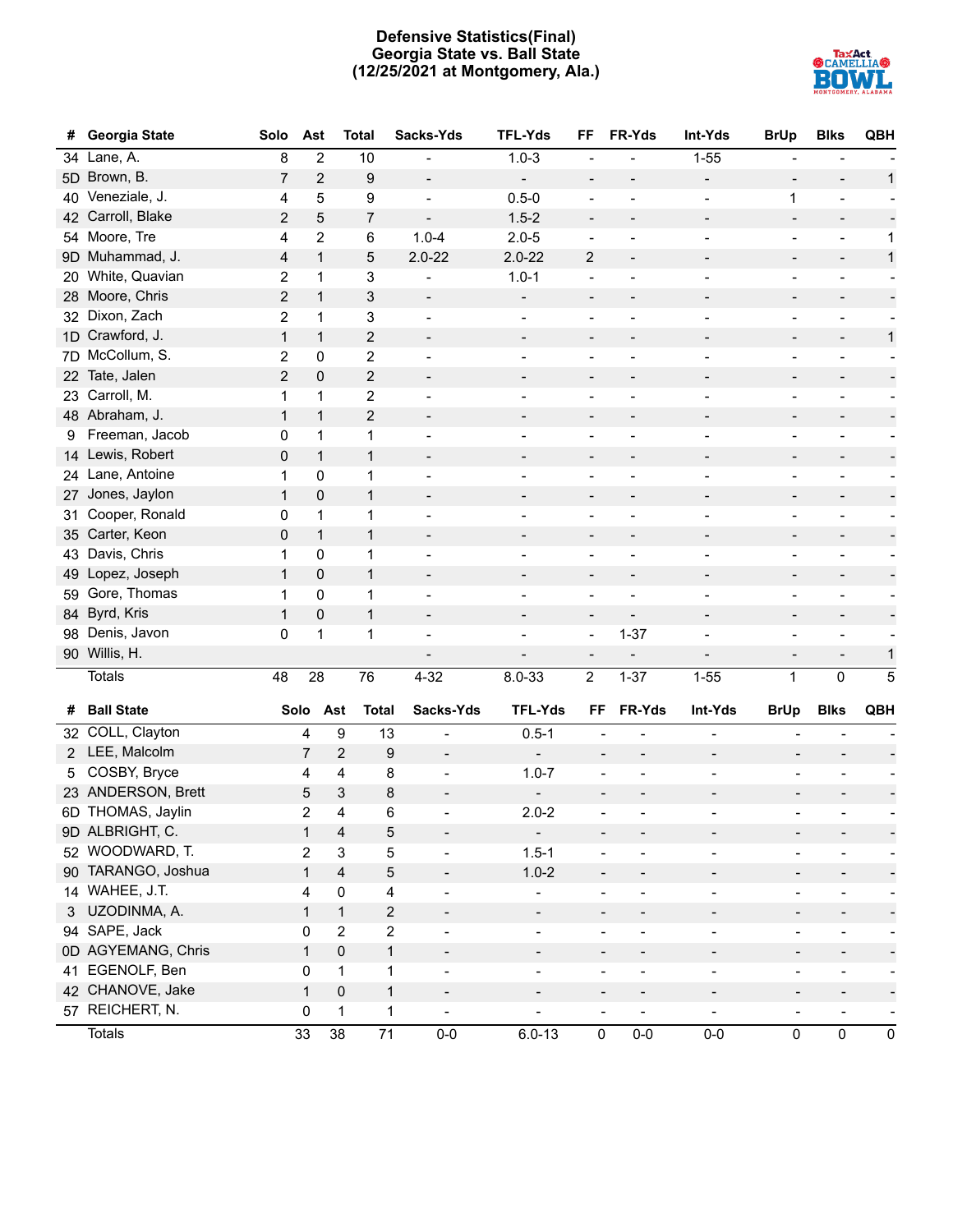# **Participation Report(Final) Georgia State vs. Ball State (12/25/2021 at Montgomery, Ala.)**



# **Georgia State**

| Pos        | ##  | <b>OFFENSE</b>  |
|------------|-----|-----------------|
| <b>WR</b>  | 0   | Dixon, Terrance |
| QB         | 3   | Grainger, D.    |
| <b>WR</b>  | 8   | Credle, J.      |
| WR.        | 15  | Pinckney, Sam   |
| RB         | 26  | Gregg, Tucker   |
| C.         | 62  | Sumter, Malik   |
| RG         | 64  | Bartlett, Pat   |
| LT         | 73  | Glover, Travis  |
| LG         | 75  | Gilmore, S.     |
| RT         | 77  | Bass, J.        |
| TЕ         | 88  | Payne, Aubry    |
|            |     |                 |
| Pos        | ##  | <b>DEFENSE</b>  |
| <b>OLB</b> | 1   | Hunter, Jontrey |
| CB         | 5D  | Brown, B.       |
| OLB        | 9D. | Muhammad, J.    |
| СB         | 20  | White, Quavian  |
| S          | 28  | Moore, Chris    |
| S          | 34  | Lane, A.        |
| ILB        | 40  | Veneziale, J.   |
| ILB        | 42  | Carroll, Blake  |
| DE         | 59  | Gore, Thomas    |
| DE         | 90  | Willis, H.      |

# **Georgia State:**

**Ball State:**

# **Ball State**

| Pos        | ##                    | <b>OFFENSE</b>         |
|------------|-----------------------|------------------------|
| C          | 5L                    | CROWE, Ethan           |
| WR         | 6                     | TYLER, Yo'Heinz        |
| FB         | 8                     | RUDY, Cody             |
| QB         | 9                     | PLITT, Drew            |
| WR         | 12                    | JACKSON, J.            |
| RB.        | 33                    | STEELE, Carson         |
| RG         | 62                    | BLACKWELL, C.          |
| LG         | 71                    | MEEDER, Kevin          |
| RT         | 74                    | <b>HAUGHT, Porter</b>  |
| LT         | 78 -                  | MCBRIDE, Julian        |
| ТE         | 80                    | <b>HUNT, Brady</b>     |
|            |                       |                        |
| Pos        | ##                    | <b>DEFENSE</b>         |
| NΒ         | $\mathbf{2}^{\prime}$ | LEE, Malcolm           |
| СB         | 3                     | uzodinma, A.           |
| FS         | 5                     | COSBY, Bryce           |
| MLB        | 6D                    | THOMAS, Jaylin         |
| <b>OLB</b> | 9D.                   | ALBRIGHT, C.           |
| CВ         | 14                    | WAHEE, J.T.            |
| FS         | 23                    | <b>ANDERSON, Brett</b> |
| <b>SLB</b> | 32                    | COLL, Clayton          |
| DE         | 52                    | WOODWARD, T.           |
| DE         | 90                    | TARANGO, Joshua        |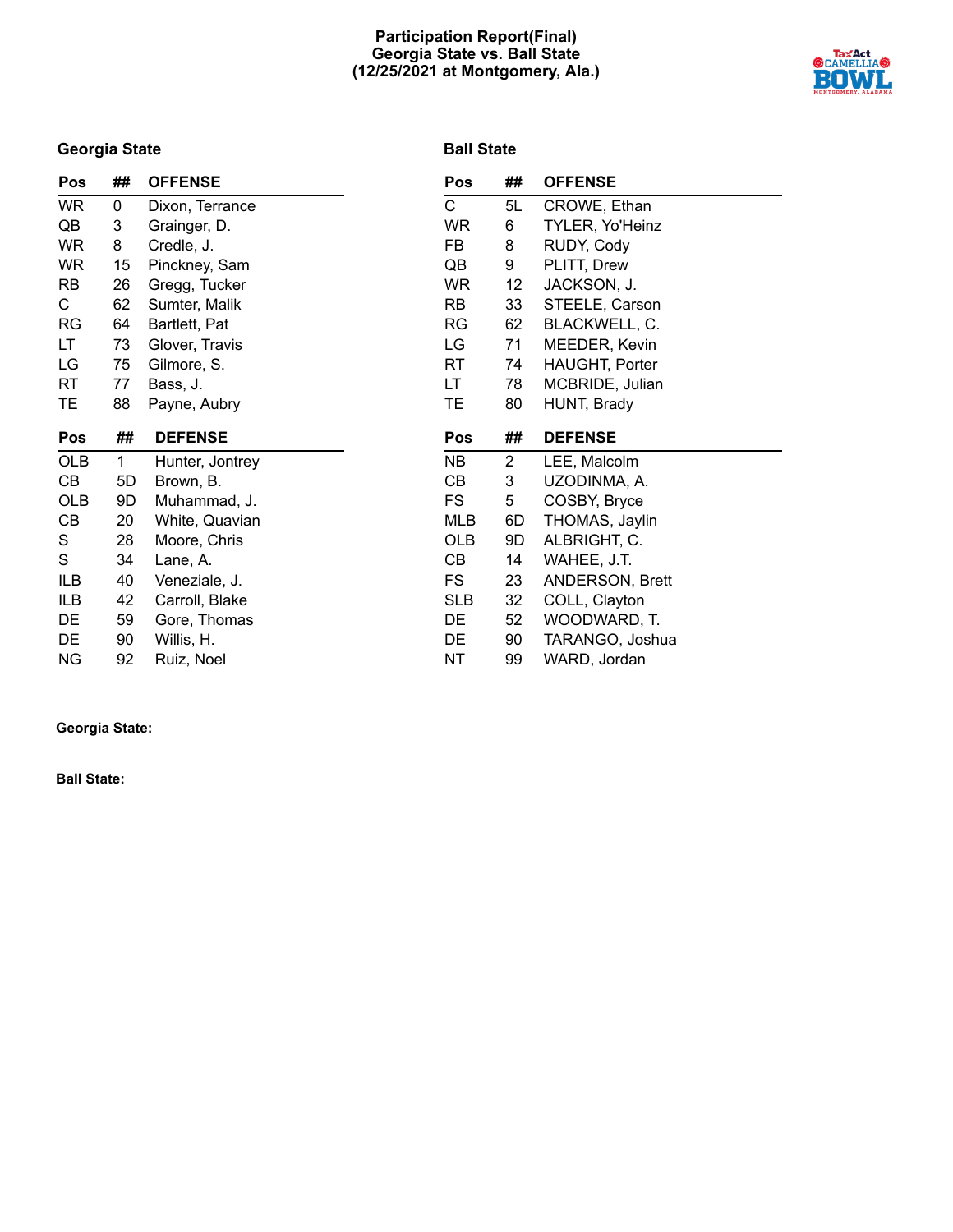# **Drive Chart (By Team)(Final) Georgia State vs. Ball State (12/25/2021 at Montgomery, Ala.)**



|             |                 |                   |       | <b>Drive Started</b> |        |                   | <b>Drive Ended</b> |                 |           | <b>Consumed</b> |            |
|-------------|-----------------|-------------------|-------|----------------------|--------|-------------------|--------------------|-----------------|-----------|-----------------|------------|
| <b>Team</b> | Qtr             | <b>Spot</b>       | Time  | <b>Obtained</b>      |        | <b>Spot</b>       | Time               | <b>How lost</b> |           | <b>PI-Yds</b>   | <b>TOP</b> |
| GSU         | 1st             | GSU04             | 11:30 | <b>PUNT</b>          |        | GSU <sub>10</sub> | 09:37              | <b>PUNT</b>     |           | $3 - 6$         | 1:53       |
| GSU         | 1st             | GSU <sub>25</sub> | 08:59 | KO.                  |        | <b>BSU00</b>      | 04:55              | *TD.            |           | $10 - 75$       | 4:04       |
| GSU         | 1st             | <b>BSU37</b>      | 02:02 | <b>FUMB</b>          |        | BSU37             | 02:02              | *TD             |           | $0 - 0$         | 0:00       |
| GSU         | 1st             | BSU34             | 00:59 | <b>DOWNS</b>         |        | BSU <sub>10</sub> | 14:11              | *FG             |           | 7 - 24          | 1:48       |
| GSU         | 2 <sub>nd</sub> | GSU <sub>15</sub> | 12:09 | <b>PUNT</b>          |        | GSU <sub>20</sub> | 11:26              | <b>PUNT</b>     |           | $3 - 5$         | 0:43       |
| <b>GSU</b>  | 2 <sub>nd</sub> | GSU <sub>25</sub> | 09:20 | <b>KO</b>            |        | BSU <sub>10</sub> | 06:01              | *FG             |           | $8 - 65$        | 3:19       |
| GSU         | 2 <sub>nd</sub> | GSU <sub>25</sub> | 00:18 | KO.                  |        | GSU31             | 00:00              | <b>HALF</b>     |           | $1 - 6$         | 0:18       |
| GSU         | 3rd             | GSU <sub>25</sub> | 15:00 | <b>KO</b>            |        | BSU00             | 12:05              | *TD.            |           | $8 - 75$        | 2:55       |
| GSU         | 3rd             | IGSU32            | 10:37 | <b>PUNT</b>          |        | BSU00             | 07:08              | *TD             |           | $7 - 68$        | 3:29       |
| GSU         | 3rd             | GSU <sub>29</sub> | 03:10 | <b>FGA</b>           |        | <b>BSU00</b>      | 01:33              | *TD             |           | $5 - 71$        | 1:37       |
| GSU         | 4th             | <b>BSU00</b>      | 15:00 | <b>INT</b>           |        | BSU00             | 00:00              | *TD             |           | $0 - 0$         | 0:00       |
| <b>GSU</b>  | 4th             | IGSU35            | 12:30 | <b>DOWNS</b>         |        | BSU <sub>27</sub> | 09:03              | *FG             |           | $8 - 38$        | 3:27       |
| GSU         | 4th             | GSU38             | 03:13 | KO                   |        | BSU36             | 00:00              | <b>HALF</b>     |           | $5 - 26$        | 3:13       |
|             |                 |                   |       | 1st                  | 2nd    | 3rd               | 4th                | 1st             | 2nd       |                 |            |
|             |                 | Canvalo Cinta     |       | $\mathbf{A}$         | $\sim$ | $\sim$            | $\sim$             | $11 - 10$       | $11 - 12$ | 7. L.L          |            |

| Georgia State        | Qtr   | Qtr   | Qtr     | Qtr     | Half    | Half  | Total    |
|----------------------|-------|-------|---------|---------|---------|-------|----------|
| Time of possession   | 06:56 | 05:09 | 08:01   | 06:40   | 12:05   | 14:41 | 26:46    |
| 3rd down conversions | $3-4$ | 0-3   | $2 - 2$ | $1 - 2$ | $3 - 7$ | $3-4$ | $6 - 11$ |
| 4th down conversions | 0-0   | ი-ი   | ი-ი     | ი-ი     | $0 - 0$ | ი-ი   | 0-0      |

|            | <b>Drive Started</b> |                   |       |                 |                        | <b>Drive Ended</b> |       |                 |     |               | <b>Consumed</b> |  |  |
|------------|----------------------|-------------------|-------|-----------------|------------------------|--------------------|-------|-----------------|-----|---------------|-----------------|--|--|
| Team       | Qtr                  | <b>Spot</b>       | Time  | <b>Obtained</b> |                        | Spot               | Time  | <b>How lost</b> |     | <b>PI-Yds</b> | <b>TOP</b>      |  |  |
| <b>BSU</b> | 1st                  | <b>BSU25</b>      | 15:00 | KO.             |                        | GSU44              | 11:30 | <b>PUNT</b>     |     | $8 - 31$      | 3:30            |  |  |
| <b>BSU</b> | 1st                  | BSU39             | 09:37 | <b>PUNT</b>     |                        | GSU00              | 08:59 | $*TD$           |     | $12 - 61$     | 0:38            |  |  |
| <b>BSU</b> | 1st                  | BSU <sub>25</sub> | 04:55 | KO.             |                        | BSU37              | 02:02 | <b>FUMB</b>     |     | $6 - 12$      | 2:53            |  |  |
| <b>BSU</b> | 1st                  | BSU <sub>25</sub> | 02:02 | KO.             |                        | BSU34              | 00:59 | <b>DOWNS</b>    |     | $4 - 9$       | 1:03            |  |  |
| <b>BSU</b> | 2nd                  | BSU <sub>25</sub> | 14:11 | KO.             |                        | BSU46              | 12:09 | <b>PUNT</b>     |     | $4 - 21$      | 2:02            |  |  |
| <b>BSU</b> | 2nd                  | GSU <sub>47</sub> | 11:26 | <b>PUNT</b>     |                        | GSU <sub>17</sub>  | 09:20 | *FG             |     | $7 - 30$      | 2:06            |  |  |
| <b>BSU</b> | 2nd                  | BSU <sub>21</sub> | 06:01 | KO              |                        | GSU <sub>26</sub>  | 00:18 | *FG             |     | $13 - 53$     | 5:43            |  |  |
| <b>BSU</b> | 3rd                  | BSU <sub>24</sub> | 12:05 | KO.             |                        | BSU <sub>27</sub>  | 10:37 | <b>PUNT</b>     |     | $ 3 - 3 $     | 1:28            |  |  |
| <b>BSU</b> | 3rd                  | BSU <sub>25</sub> | 07:08 | KO.             |                        | GSU <sub>29</sub>  | 03:10 | <b>FGA</b>      |     | $8 - 46$      | 3:58            |  |  |
| <b>BSU</b> | 3rd                  | BSU <sub>25</sub> | 01:33 | KO.             |                        | BSU <sub>50</sub>  | 00:00 | <b>INT</b>      |     | $5 - 25$      | 1:33            |  |  |
| <b>BSU</b> | 4th                  | BSU <sub>21</sub> | 15:00 | KO.             |                        | GSU35              | 12:30 | <b>DOWNS</b>    |     | $9 - 44$      | 2:30            |  |  |
| <b>BSU</b> | 4th                  | <b>BSU25</b>      | 09:03 | KO              |                        | GSU00              | 03:13 | *TD             |     | $15 - 75$     | 5:50            |  |  |
|            |                      |                   |       |                 | 1 <sub>st</sub><br>2nd | 3rd                | 4th   | 1st             | 2nd |               |                 |  |  |

|                      | 1st     | 2nd   | 3rd     | 4th     | 1st      | 2nd     |          |
|----------------------|---------|-------|---------|---------|----------|---------|----------|
| <b>Ball State</b>    | Qtr     | Qtr   | Qtr     | Qtr     | Half     | Half    | Total    |
| Time of possession   | 08:04   | 09:51 | 06:59   | 08:20   | 17:55    | 15:19   | 33:14    |
| 3rd down conversions | $2 - 5$ | $3-6$ | $0 - 2$ | $3 - 5$ | $5 - 11$ | $3 - 7$ | $8 - 18$ |
| 4th down conversions | $0 - 1$ | ი-ი   | $0 - 0$ | $1 - 2$ | $0 - 1$  |         | 1-3      |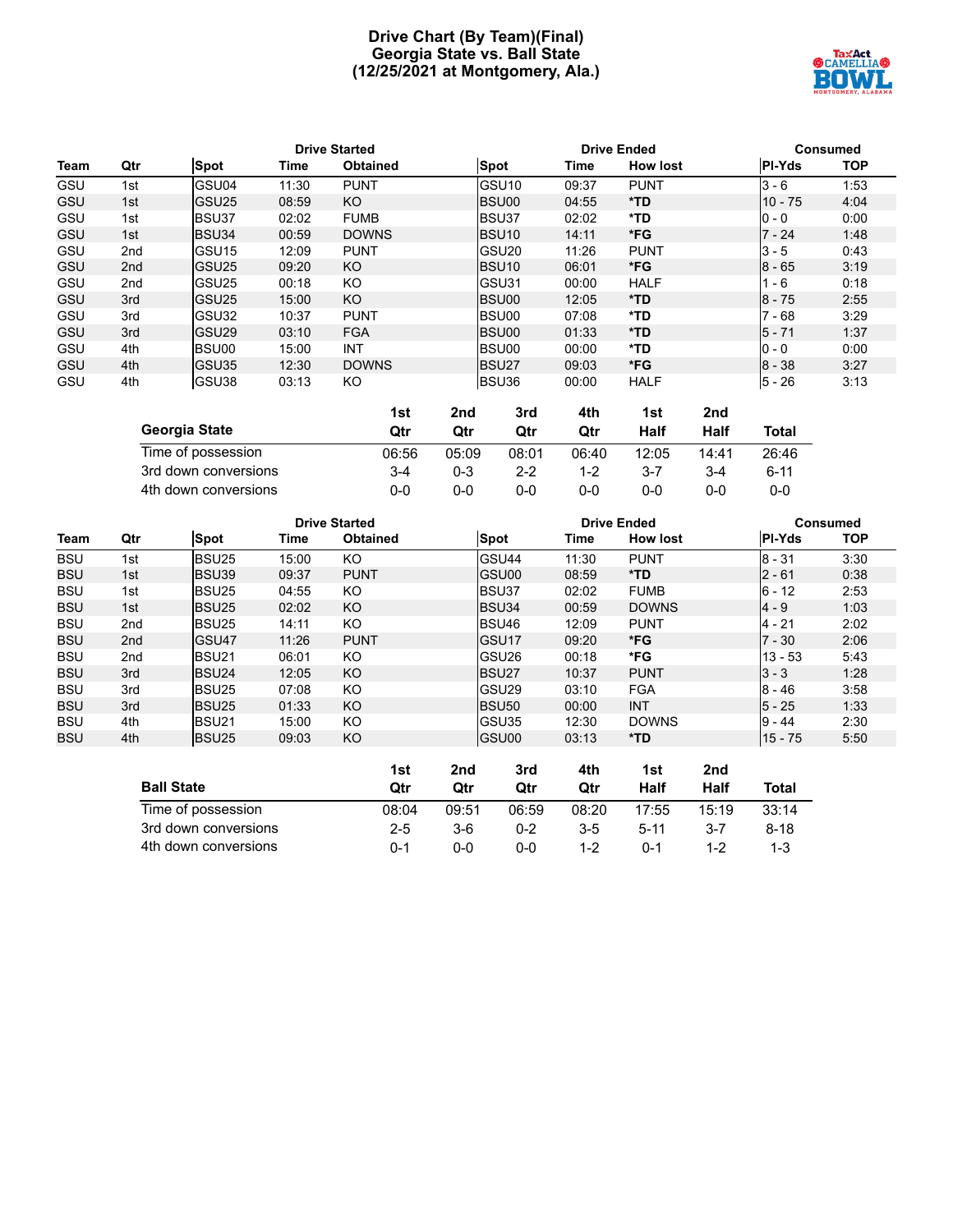# **Drive Chart (By Quarter)(Final) Georgia State vs. Ball State (12/25/2021 at Montgomery, Ala.)**



|            |                 | <b>Drive Started</b> |       |                 |                   | <b>Drive Ended</b> |                 | <b>Consumed</b> |            |  |
|------------|-----------------|----------------------|-------|-----------------|-------------------|--------------------|-----------------|-----------------|------------|--|
| Team       | Qtr             | <b>Spot</b>          | Time  | <b>Obtained</b> | <b>Spot</b>       | Time               | <b>How lost</b> | PI-Yds          | <b>TOP</b> |  |
| <b>BSU</b> | 1st             | BSU25                | 15:00 | KO              | GSU44             | 11:30              | <b>PUNT</b>     | $8 - 31$        | 3:30       |  |
| GSU        | 1st             | GSU04                | 11:30 | <b>PUNT</b>     | GSU <sub>10</sub> | 09:37              | <b>PUNT</b>     | $3 - 6$         | 1:53       |  |
| <b>BSU</b> | 1st             | BSU39                | 09:37 | <b>PUNT</b>     | GSU00             | 08:59              | *TD             | $2 - 61$        | 0:38       |  |
| GSU        | 1st             | GSU25                | 08:59 | <b>KO</b>       | BSU00             | 04:55              | *TD             | $10 - 75$       | 4:04       |  |
| <b>BSU</b> | 1st             | BSU <sub>25</sub>    | 04:55 | KO.             | BSU37             | 02:02              | <b>FUMB</b>     | $6 - 12$        | 2:53       |  |
| GSU        | 1st             | BSU37                | 02:02 | <b>FUMB</b>     | BSU37             | 02:02              | *TD             | $0 - 0$         | 0:00       |  |
| <b>BSU</b> | 1st             | <b>BSU25</b>         | 02:02 | KO.             | BSU34             | 00:59              | <b>DOWNS</b>    | $4 - 9$         | 1:03       |  |
| GSU        | 1st             | BSU34                | 00:59 | <b>DOWNS</b>    | BSU <sub>10</sub> | 14:11              | $*FG$           | $7 - 24$        | 1:48       |  |
| BSU        | 2 <sub>nd</sub> | BSU <sub>25</sub>    | 14:11 | KO              | <b>BSU46</b>      | 12:09              | <b>PUNT</b>     | 4 - 21          | 2:02       |  |
| GSU        | 2 <sub>nd</sub> | GSU <sub>15</sub>    | 12:09 | <b>PUNT</b>     | GSU <sub>20</sub> | 11:26              | <b>PUNT</b>     | $3 - 5$         | 0:43       |  |
| <b>BSU</b> | 2nd             | GSU47                | 11:26 | <b>PUNT</b>     | GSU <sub>17</sub> | 09:20              | *FG             | $7 - 30$        | 2:06       |  |
| <b>GSU</b> | 2 <sub>nd</sub> | GSU <sub>25</sub>    | 09:20 | <b>KO</b>       | <b>BSU10</b>      | 06:01              | *FG             | $8 - 65$        | 3:19       |  |
| <b>BSU</b> | 2 <sub>nd</sub> | <b>BSU21</b>         | 06:01 | KO.             | GSU <sub>26</sub> | 00:18              | *FG             | $13 - 53$       | 5:43       |  |
| GSU        | 2 <sub>nd</sub> | GSU <sub>25</sub>    | 00:18 | KO              | GSU31             | 00:00              | <b>HALF</b>     | $1 - 6$         | 0:18       |  |
| GSU        | 3rd             | GSU <sub>25</sub>    | 15:00 | KO              | BSU00             | 12:05              | *TD             | $8 - 75$        | 2:55       |  |
| <b>BSU</b> | 3rd             | <b>BSU24</b>         | 12:05 | KO              | BSU <sub>27</sub> | 10:37              | <b>PUNT</b>     | $3 - 3$         | 1:28       |  |
| GSU        | 3rd             | GSU32                | 10:37 | <b>PUNT</b>     | BSU00             | 07:08              | *TD             | $7 - 68$        | 3:29       |  |
| <b>BSU</b> | 3rd             | <b>BSU25</b>         | 07:08 | <b>KO</b>       | GSU <sub>29</sub> | 03:10              | <b>FGA</b>      | $8 - 46$        | 3:58       |  |
| GSU        | 3rd             | GSU <sub>29</sub>    | 03:10 | <b>FGA</b>      | BSU00             | 01:33              | *TD             | $5 - 71$        | 1:37       |  |
| <b>BSU</b> | 3rd             | <b>BSU25</b>         | 01:33 | <b>KO</b>       | <b>BSU50</b>      | 00:00              | <b>INT</b>      | $5 - 25$        | 1:33       |  |
| GSU        | 4th             | BSU00                | 15:00 | <b>INT</b>      | BSU00             | 00:00              | $*TD$           | $0 - 0$         | 0:00       |  |
| <b>BSU</b> | 4th             | <b>BSU21</b>         | 15:00 | KO              | GSU35             | 12:30              | <b>DOWNS</b>    | $9 - 44$        | 2:30       |  |
| GSU        | 4th             | GSU35                | 12:30 | <b>DOWNS</b>    | BSU <sub>27</sub> | 09:03              | *FG             | $8 - 38$        | 3:27       |  |
| <b>BSU</b> | 4th             | <b>BSU25</b>         | 09:03 | KO              | GSU00             | 03:13              | *TD             | $15 - 75$       | 5:50       |  |
| GSU        | 4th             | GSU38                | 03:13 | KO              | BSU36             | 00:00              | <b>HALF</b>     | $5 - 26$        | 3:13       |  |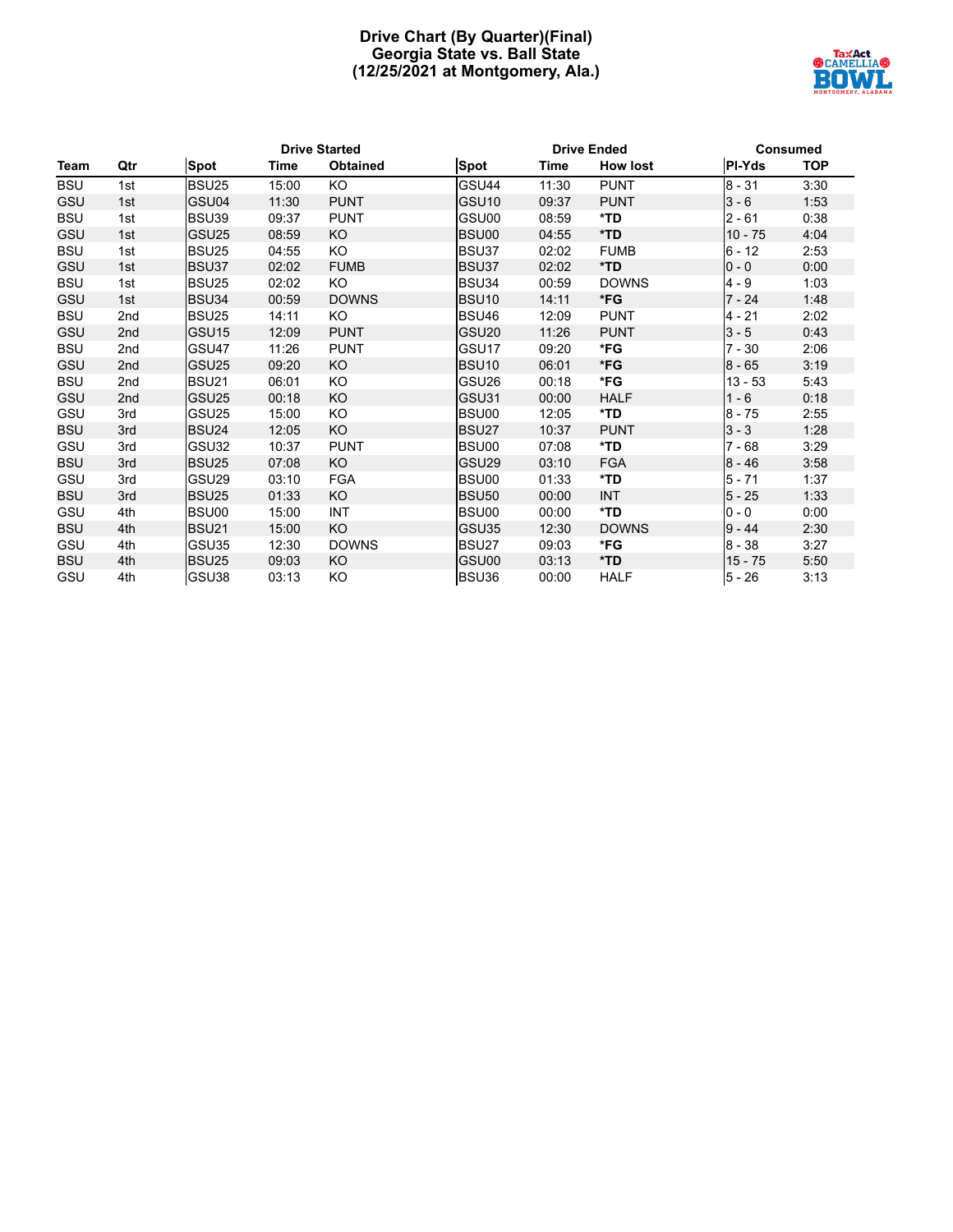# **Play-by-Play Summary (1st quarter) Georgia State vs. Ball State (12/25/2021 at Montgomery, Ala.)**



*Captains - (Georgia St) 75,90,62,15 / (Ball State) 5,14,62,9 Georgia State wins toss, defers to second half - Ball State receives*

Hayes, Michael kickoff 65 yards to the BSU0, touchback.

- 1-10 BSU25 PLITT, Drew sacked for loss of 11 yards to the BSU14 (Muhammad, J.).
- 2-21 BSU14 PLITT, Drew pass complete to JACKSON, J. for 9 yards to the BSU23 (Lane, A.).
- 3-12 BSU23 PLITT, Drew pass complete to HOHLT, Trevor for 17 yards to the BSU40, 1ST DOWN BSU (Lane, A.). P 1-10 BSU40 PLITT, Drew pass complete to JACKSON, J. for 9 yards to the BSU49 (Lane, A.). 2-1 BSU49 STEELE, Carson rush for 7 yards to the GSU44, 1ST DOWN BSU (Lane, A.).
- 1-10 GSU44 STEELE, Carson rush for no gain to the GSU44 (Brown, B.).
- 2-10 GSU44 PLITT, Drew pass incomplete to HOHLT, Trevor.
- 3-10 GSU44 PLITT, Drew pass incomplete to HOHLT, Trevor, dropped pass (Veneziale, J.), PENALTY BSU ineligible downfield on pass declined.
- 4-10 GSU44 SNYDER, Nathan punt 40 yards to the GSU4, downed.
- *Drive Summary: 8 plays, 31 yards, 3:30*

#### **GEORGIA STATE drive start at 11:30.**

- 1-10 GSU04 Gregg, Tucker rush for 3 yards to the GSU7 (LEE, Malcolm;COLL, Clayton).
- 2-7 GSU07 Gregg, Tucker rush for 4 yards to the GSU11 (ALBRIGHT, C.;COLL, Clayton).
- 3-3 GSU11 Grainger, D. rush for loss of 1 yard to the GSU10 (WOODWARD, T.).
- 4-4 GSU10 Hayes, Michael punt 48 yards to the BSU42, JACKSON, J. return -3 yards to the BSU39 (Carroll, M.;Lewis,
	- Robert).

*Drive Summary: 3 plays, 6 yards, 1:53*

#### **BALL STATE drive start at 09:37.**

- 1-10 BSU39 STEELE, Carson rush for 5 yards to the BSU44 (Muhammad, J.).
- **2-5 BSU44 PLITT, Drew pass complete to JACKSON, J. for 56 yards to the GSU0, 1ST DOWN BSU, TOUCHDOWN, clock 08:59. [08:59] P**
- **1-0 GSU03 CHANOVE, Jake kick attempt good.**

#### **GEORGIA STATE 0, BALL STATE 7**

*Drive Summary: 2 plays, 61 yards, 0:38*

HAGEE, Jonathan kickoff 55 yards to the GSU10, fair catch by White, Quavian.

#### **GEORGIA STATE drive start at 08:59.**

| 1-10    | GSU25 Gregg, Tucker rush for 4 yards to the GSU29 (ALBRIGHT, C.;ANDERSON, Brett).                        |   |
|---------|----------------------------------------------------------------------------------------------------------|---|
| $2-6$   | GSU29 Gregg, Tucker rush for no gain to the GSU29 (THOMAS, Jaylin; TARANGO, Joshua).                     |   |
| 3-6     | GSU29 Grainger, D. pass complete to Payne, Aubry for 19 yards to the GSU48, 1ST DOWN GSU (COSBY, Bryce). | P |
|         | 1-10 GSU48 Grainger, D. rush for 3 yards to the BSU49 (LEE, Malcolm).                                    |   |
| $2 - 7$ | BSU49 Grainger, D. pass complete to Payne, Aubry for no gain to the BSU49.                               |   |
| $3 - 7$ | BSU49 Grainger, D. pass complete to McCoy, C. for 19 yards to the BSU30, 1ST DOWN GSU (COLL, Clayton).   | P |
|         | 1-10 BSU30 McCoy, C. rush for 1 yard to the BSU29 (ANDERSON, Brett).                                     |   |
| $2-9$   | BSU29 Gregg, Tucker rush for 6 yards to the BSU23 (ANDERSON, Brett; ALBRIGHT, C.).                       |   |
| 3-3     | BSU23 Gregg, Tucker rush for 5 yards to the BSU18, 1ST DOWN GSU (COLL, Clayton;COSBY, Bryce).            | R |
|         | 1-10 BSU18 Grainger, D. pass complete to Payne, Aubry for 18 yards to the BSU0, 1ST DOWN GSU, TOUCHDOWN, | P |
|         | clock 04:55. [04:55]                                                                                     |   |
| $1-0$   | BSU03 Ruiz, Noel kick attempt good.                                                                      |   |

# **GEORGIA STATE 7, BALL STATE 7**

*Drive Summary: 10 plays, 75 yards, 4:04*

Hayes, Michael kickoff 65 yards to the BSU0, touchback.

#### **BALL STATE drive start at 04:55.**

1-10 BSU25 PLITT, Drew pass complete to JACKSON, J. for 4 yards to the BSU29 (Brown, B.).

2-6 BSU29 PLITT, Drew pass incomplete to JACKSON, J., QB hurry by Crawford, J..

3-6 BSU29 PLITT, Drew pass complete to JACKSON, J. for 14 yards to the BSU43, 1ST DOWN BSU (Lane, A.). P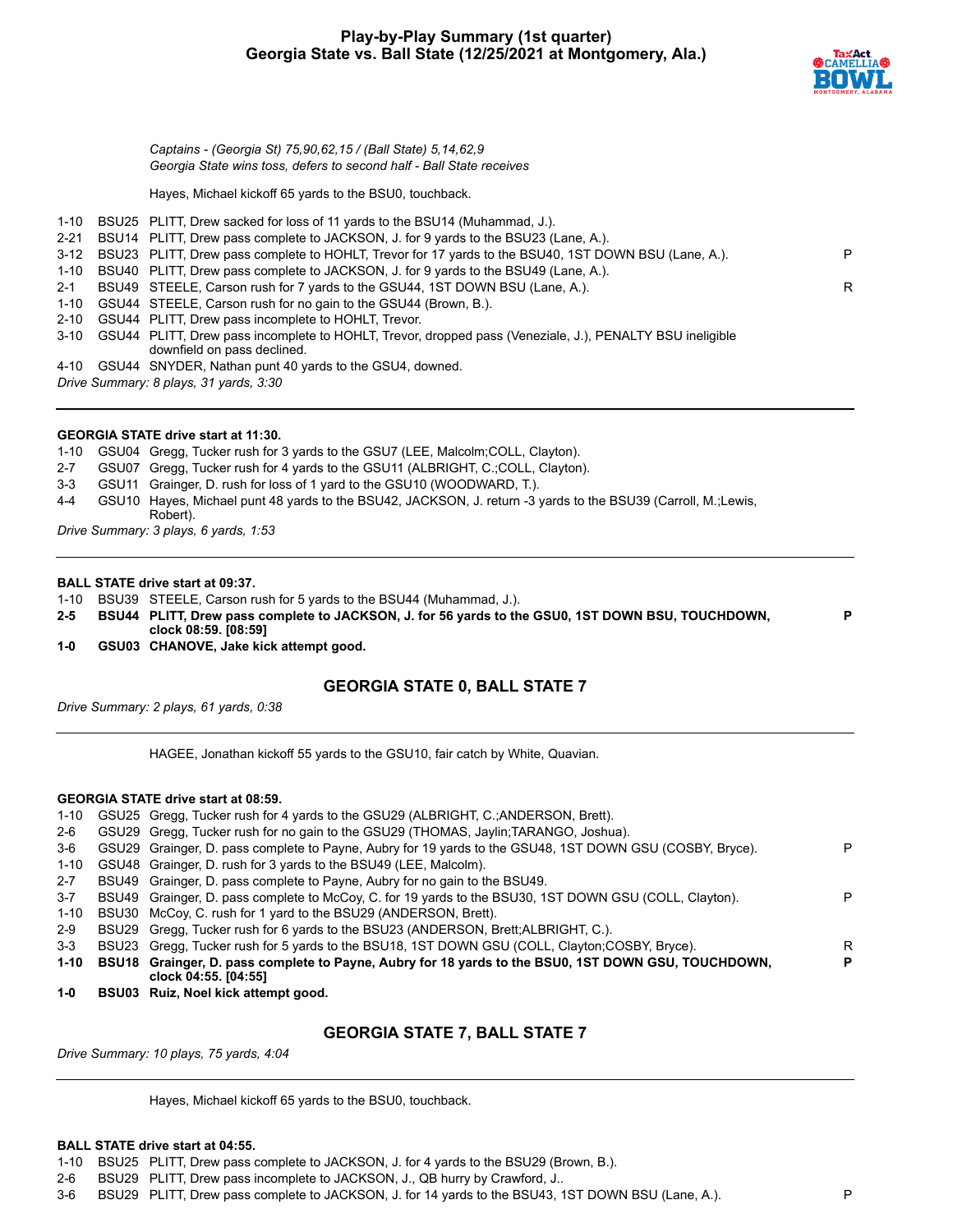- 1-10 BSU43 JONES, Will rush for loss of 1 yard to the BSU42 (Carroll, Blake).
- 2-11 BSU42 JACKSON, J. rush for 6 yards to the BSU48 (Brown, B.;Lane, A.).
- **3-5 BSU48 PLITT, Drew sacked for loss of 11 yards to the BSU37 (Muhammad, J.), fumble by PLITT, Drew recovered by GSU Denis, Javon at BSU37, Denis, Javon for 37 yards to the BSU0, TOUCHDOWN, clock 02:02. [02:02]**

*Drive Summary: 6 plays, 12 yards, 2:53*

**1-0 BSU03 Ruiz, Noel kick attempt good.**

#### **GEORGIA STATE 14, BALL STATE 7**

*Drive Summary: 0 plays, 0 yards, 0:00*

Hayes, Michael kickoff 65 yards to the BSU0, touchback.

#### **BALL STATE drive start at 02:02.**

- 1-10 BSU25 STEELE, Carson rush for 7 yards to the BSU32 (Lane, A.).
- 2-3 BSU32 STEELE, Carson rush for 2 yards to the BSU34 (Crawford, J.).
- 3-1 BSU34 STEELE, Carson rush for no gain to the BSU34 (Moore, Chris).
- 4-1 BSU34 PLITT, Drew rush for no gain to the BSU34 (Carroll, Blake).

*Drive Summary: 4 plays, 9 yards, 1:03*

#### **GEORGIA STATE drive start at 00:59.**

- 1-10 BSU34 Grainger, D. pass complete to Dixon, Terrance for 24 yards to the BSU10, out-of-bounds (LEE, Malcolm), PENALTY GSU personal foul (Thrash, Jamari) 15 yards to the BSU25.
- *1st and 10.*
- 1-10 BSU25 Williams, J. rush for 9 yards to the BSU16, out-of-bounds (CHANOVE, Jake).
- 2-1 BSU16 Williams, J. rush for 2 yards to the BSU14, 1ST DOWN GSU (LEE, Malcolm;COSBY, Bryce). R
- 1-10 BSU14 Grainger, D. rush for 4 yards to the BSU10, out-of-bounds (COLL, Clayton;EGENOLF, Ben).

# **END OF 1ST QUARTER: GEORGIA STATE 14, BALL STATE 7**

|                        |    | Time               | <b>1st Downs</b> |  | <b>Conversions</b> |      |         |          |                  |                  |
|------------------------|----|--------------------|------------------|--|--------------------|------|---------|----------|------------------|------------------|
| <b>Quarter Summary</b> |    | Score Poss R P X T |                  |  |                    | 3rd  | 4th     | Rushina  | Passing          | <b>Penalties</b> |
| Georgia State          | 14 | 06:56 2 3 0 5 3-4  |                  |  |                    |      | $0 - 0$ | 12-40    | $5 - 5 - 0 - 80$ | $1 - 15$         |
| <b>Ball State</b>      |    | $08:04$ 1 3 0 4    |                  |  |                    | -2-5 | $0 - 1$ | $11 - 4$ | $6-9-0-109$      | 0-0              |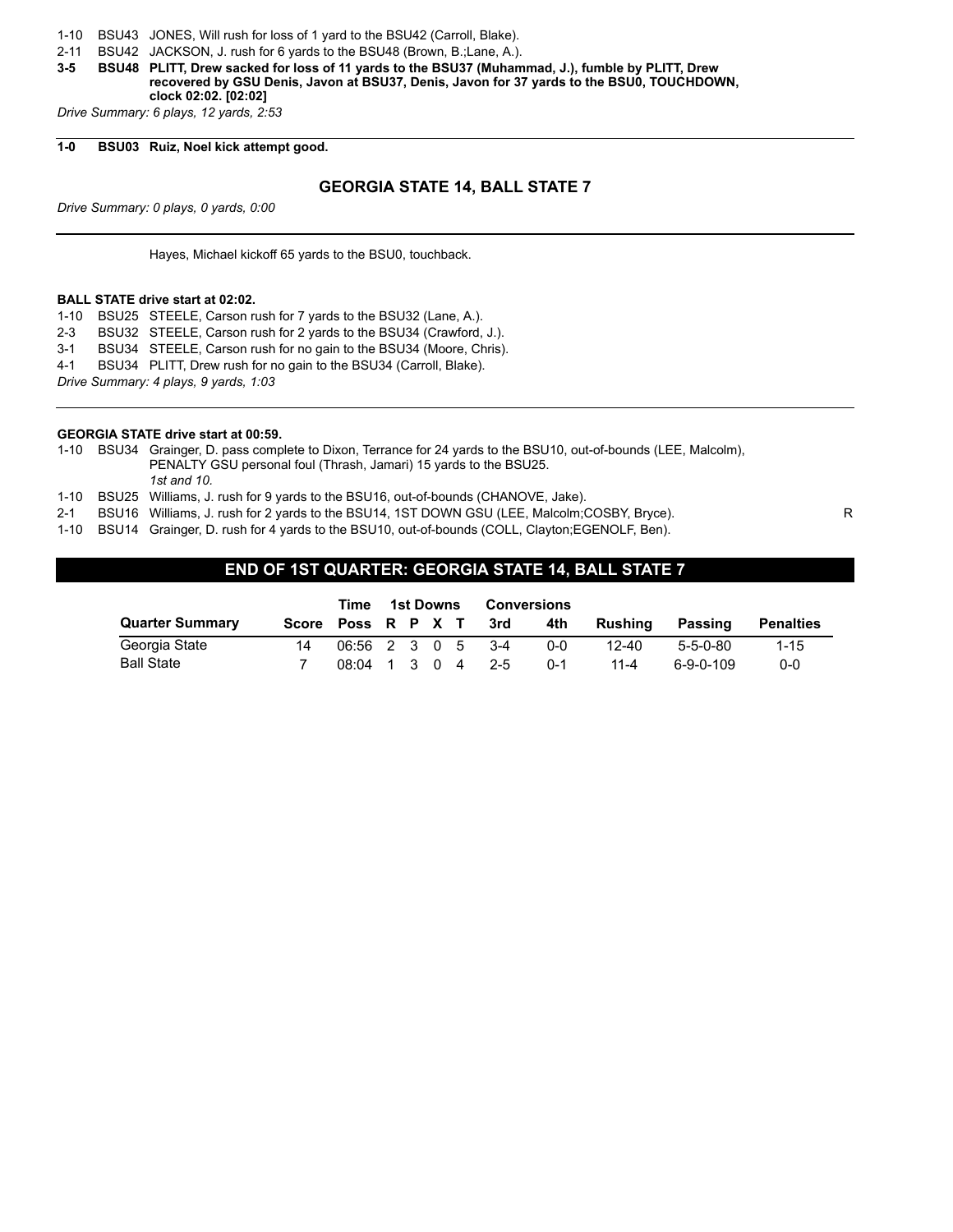### **Quickie Statistics (1st Quarter only) Georgia State vs. Ball State (12/25/2021 at Montgomery, Ala.)**



|                                  | GSU         | <b>BSU</b>     |
|----------------------------------|-------------|----------------|
| Score                            | 14          |                |
| <b>FIRST DOWNS</b>               | 5           | $\overline{4}$ |
| <b>RUSHES-YARDS (NET)</b>        | $12 - 40$   | $11 - 4$       |
| <b>PASSING-YARDS (NET)</b>       | 80          | 109            |
| Passes Att-Comp-Int              | $5 - 5 - 0$ | $9 - 6 - 0$    |
| <b>TOTAL OFFENSE PLAYS-YARDS</b> | 17-120      | 20-113         |
| Fumble Returns-Yards             | $1 - 37$    | $0 - 0$        |
| <b>Punt Returns-Yards</b>        | $0 - 0$     | $1 - 3$        |
| Kickoff Returns-Yards            | $0 - 0$     | $0 - 0$        |
| Interception Returns-Yards       | $0 - 0$     | $0 - 0$        |
| Punts (Number-Avg)               | $1 - 48.0$  | $1 - 40.0$     |
| Fumbles-Lost                     | $0 - 0$     | $1 - 1$        |
| Penalties-Yards                  | $1 - 15$    | $0 - 0$        |
| Possession Time                  | 06:56       | 08:04          |
| <b>Third-Down Conversions</b>    | $3 - 4$     | $2 - 5$        |
| Fourth-Down Conversions          | $0 - 0$     | $0 - 1$        |

| <b>Rushing</b>                                | No.<br>Gain                                                                         | <b>Net</b><br>Loss                     | TD<br>Avg                                              | Lg             | <b>Rushing</b>                                                                      | No.<br>Gain                           | Loss<br>Net TD                                                       | Avg Lg             |                 |
|-----------------------------------------------|-------------------------------------------------------------------------------------|----------------------------------------|--------------------------------------------------------|----------------|-------------------------------------------------------------------------------------|---------------------------------------|----------------------------------------------------------------------|--------------------|-----------------|
| Grainger, D.<br>Gregg, Tucker<br>Williams, J. | 3<br>7<br>22<br>6<br>11<br>$\overline{2}$                                           | 6<br>$-1$<br>22<br>0<br>11<br>$\Omega$ | 0<br>$\overline{2}$<br>0<br>3.7<br>$\mathbf{0}$<br>5.5 | 4<br>6<br>9    | STEELE, Carson<br>JACKSON, J.<br>JONES, Will                                        | $\overline{21}$<br>6<br>6<br>$\Omega$ | $\overline{21}$<br>0<br>0<br>6<br>0<br>0<br>$-1$<br>$\Omega$<br>$-1$ | 3.5<br>6<br>$-1$   | 7<br>6          |
| <b>Passing</b>                                | $C-A-I$                                                                             | Yds<br>TD                              | Lg                                                     | <b>Sack</b>    | <b>Passing</b>                                                                      | $C-A-I$                               | TD<br>Yds<br>Lg                                                      |                    | <b>Sack</b>     |
| Grainger, D.                                  | $5 - 5 - 0$                                                                         | 80                                     | $\overline{24}$                                        | O              | PLITT. Drew                                                                         | $6 - 8 - 0$                           | 7<br>$\overline{87}$<br>$\overline{56}$                              |                    |                 |
| Receiving                                     | No.                                                                                 | TD<br>Yards                            | Tgt                                                    | Lg             | Receiving                                                                           | No.                                   | Yards<br>TD                                                          | Tgt                | $\frac{Lg}{56}$ |
| Payne, Aubry<br>Dixon, Terrance               | 3<br>1                                                                              | 37<br>24                               | 3<br>0<br>$\blacktriangleleft$                         | 19<br>24       | JACKSON, J.<br>HOHLT, Trevor                                                        | 5                                     | 92<br>17<br>$\Omega$                                                 | 6<br>3             | 17              |
| <b>Punting</b>                                | No.<br>Yds                                                                          | Avg<br>Lng                             | In20                                                   | TВ             | <b>Punting</b>                                                                      | Yds<br>No.                            | Avg<br>Lng                                                           | In20               | $\frac{TB}{0}$  |
| Hayes, Michael                                | 48                                                                                  | 48.0<br>48                             | $\Omega$                                               | $\overline{0}$ | SNYDER, Nathan                                                                      | 40                                    | 40.0<br>40                                                           |                    |                 |
| <b>Punt Returns</b>                           | No.                                                                                 | Yards                                  | TD                                                     | Lg             | <b>Punt Returns</b>                                                                 | No.                                   | Yards                                                                | TD                 | $\frac{Lg}{-3}$ |
|                                               |                                                                                     |                                        |                                                        |                | JACKSON. J.                                                                         |                                       | -3                                                                   | $\overline{0}$     |                 |
| <b>Kick Returns</b>                           | No.                                                                                 | Yards                                  | TD                                                     | Lg             | <b>Kick Returns</b>                                                                 | No.                                   | Yards                                                                | TD                 | <u>Lg</u>       |
| <b>Tackles</b>                                | UA-A                                                                                | Total                                  | <b>Sacks</b>                                           | <b>TFL</b>     | <b>Tackles</b>                                                                      | UA-A                                  | Total                                                                | <b>Sacks</b>       | TFL             |
| Lane, A.                                      | $6 - 1$                                                                             | 6.5                                    | 0.0                                                    | 0.0            | LEE. Malcolm                                                                        | $2 - 2$                               | $\overline{3.0}$                                                     | 0.0                | 0.0             |
| Muhammad, J.<br>Brown, B.                     | $3-0$<br>$2 - 1$                                                                    | 3.0<br>2.5                             | 2.0<br>0.0                                             | 2.0<br>0.0     | COLL, Clayton<br>COSBY, Bryce                                                       | $1 - 4$<br>$1 - 2$                    | 3.0<br>2.0                                                           | 0.0<br>0.0         | 0.0<br>0.0      |
| Carroll, Blake                                | $2 - 0$                                                                             | 2.0                                    | 0.0                                                    | 1.0            | <b>ANDERSON, Brett</b>                                                              | $1 - 2$                               | 2.0                                                                  | 0.0                | 0.0             |
| Crawford, J.                                  | $1 - 0$                                                                             | 1.0                                    | 0.0                                                    | 0.0            | ALBRIGHT, C.                                                                        | $0 - 3$                               | 1.5                                                                  | 0.0                | 0.0             |
| Moore, Chris                                  | $1 - 0$                                                                             | 1.0                                    | 0.0                                                    | 0.0            | CHANOVE, Jake                                                                       | $1 - 0$                               | 1.0                                                                  | 0.0                | 0.0             |
| Lewis, Robert                                 | $0 - 1$                                                                             | 0.5                                    | 0.0                                                    | 0.0            | WOODWARD, T.                                                                        | $1 - 0$                               | 1.0                                                                  | 0.0                | 1.0             |
| Carroll, M.                                   | $0 - 1$                                                                             | 0.5                                    | 0.0                                                    | 0.0            | THOMAS, Jaylin                                                                      | $0 - 1$                               | 0.5                                                                  | 0.0                | 0.0             |
| Qtr<br>Time                                   | <b>Scoring Play</b>                                                                 |                                        |                                                        |                |                                                                                     |                                       |                                                                      | V-H                |                 |
| 08:59<br>1st<br>04:55<br>1st                  | GSU - Payne, Aubry 18 yd TD PASS from Grainger, D. (KICK by Ruiz, Noel), 10-75 4:04 |                                        |                                                        |                | BSU - JACKSON, J. 56 yd TD PASS from PLITT, Drew (KICK by CHANOVE, Jake), 2-61 0:38 |                                       |                                                                      | $0 - 7$<br>$7 - 7$ |                 |
| 02:02<br>1st                                  | GSU - Denis, Javon 37 yd TD FUMB (KICK by Ruiz, Noel),                              |                                        |                                                        |                |                                                                                     |                                       |                                                                      | $14 - 7$           |                 |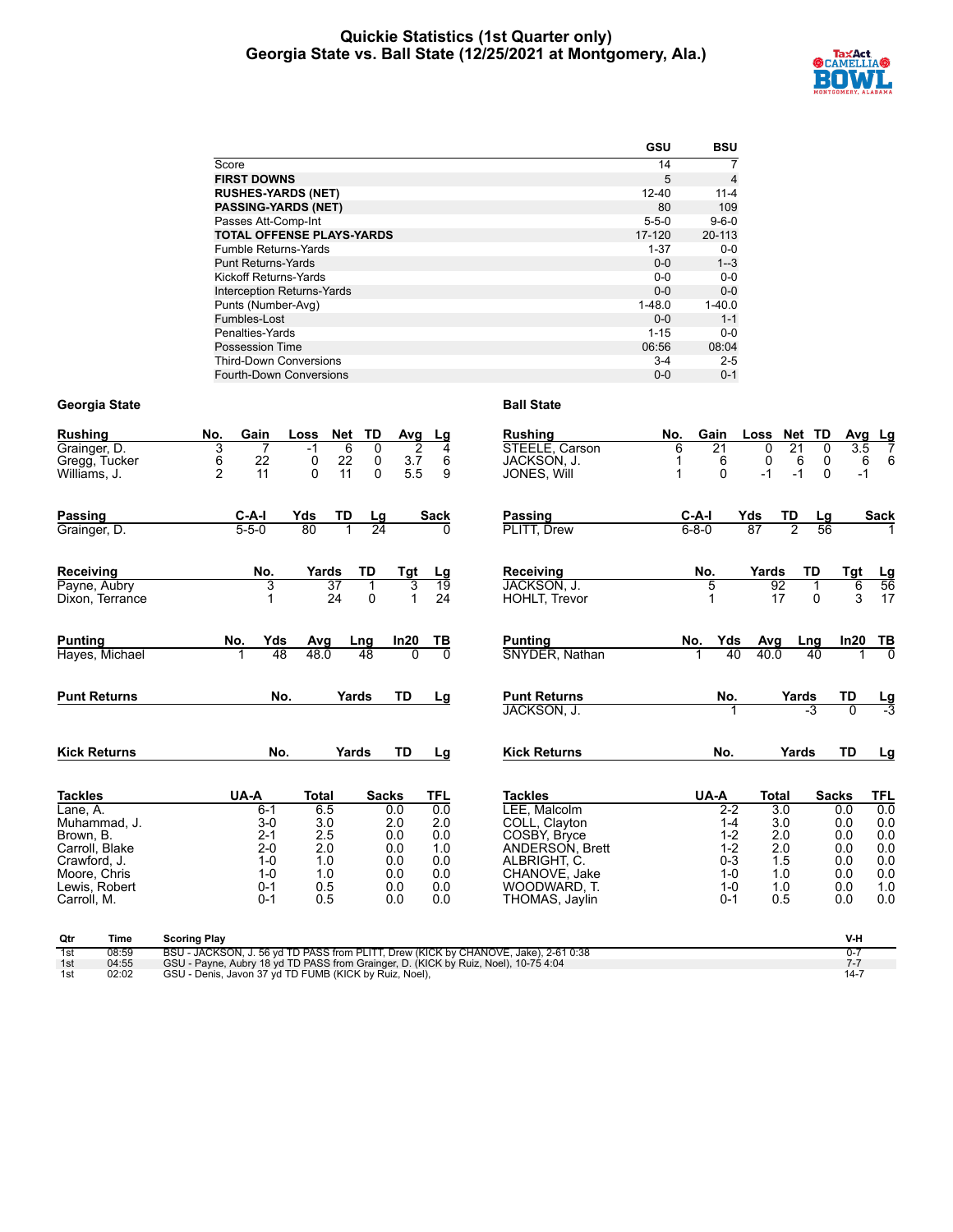# **Play-by-Play Summary (2nd quarter) Georgia State vs. Ball State (12/25/2021 at Montgomery, Ala.)**



P

- 2-6 BSU10 Start of 2nd quarter, clock 15:00. [15:00]
- 2-6 BSU10 Williams, J. rush for no gain to the BSU10 (COLL, Clayton;REICHERT, N.).
- 3-6 BSU10 Grainger, D. pass incomplete to Payne, Aubry.

**4-6 BSU10 Ruiz, Noel field goal attempt from 27 GOOD, clock 14:11. [14:11]**

### **GEORGIA STATE 17, BALL STATE 7**

*Drive Summary: 7 plays, 24 yards, 1:48*

Hayes, Michael kickoff 65 yards to the BSU0, UZODINMA, A. return 25 yards to the BSU25 (Tate, Jalen).

#### **BALL STATE drive start at 14:11.**

1-10 BSU25 PLITT, Drew pass complete to TYLER, Yo'Heinz for 15 yards to the BSU40, 1ST DOWN BSU (Jones, Jaylon).

1-10 BSU40 PLITT, Drew pass incomplete to JACKSON, J..

2-10 BSU40 STEELE, Carson rush for 1 yard to the BSU41 (Veneziale, J.;Carroll, Blake).

3-9 BSU41 PLITT, Drew pass complete to JONES, Will for 5 yards to the BSU46 (Veneziale, J.;Carroll, Blake).

4-4 BSU46 SNYDER, Nathan punt 39 yards to the GSU15, fair catch by Dixon, Terrance.

*Drive Summary: 4 plays, 21 yards, 2:02*

#### **GEORGIA STATE drive start at 12:09.**

1-10 GSU15 Grainger, D. pass incomplete to McCoy, C..

- 2-10 GSU15 Grainger, D. pass incomplete to McCoy, C..
- 3-10 GSU15 Grainger, D. pass complete to Thrash, Jamari for 5 yards to the GSU20, out-of-bounds (WAHEE, J.T.), PENALTY GSU holding declined.
- 4-5 GSU20 Hayes, Michael punt 27 yards to the GSU47, downed.
- *Drive Summary: 3 plays, 5 yards, 0:43*

#### **BALL STATE drive start at 11:26.**

- 1-10 GSU47 STEELE, Carson rush for 4 yards to the GSU43 (Carroll, Blake;Moore, Tre).
- 2-6 GSU43 STEELE, Carson rush for 1 yard to the GSU42 (Crawford, J.;Moore, Tre).
- 3-5 GSU42 PLITT, Drew pass complete to STEELE, Carson for 25 yards to the GSU17, 1ST DOWN BSU, out-of-bounds (Brown, B.). P
- 1-10 GSU17 PLITT, Drew pass incomplete to JACKSON, J., QB hurry by Moore, Tre.
- 2-10 GSU17 PLITT, Drew pass incomplete, QB hurry by Brown, B..
- 3-10 GSU17 PLITT, Drew pass incomplete to HUNT, Brady, QB hurry by Muhammad, J..
- **4-10 GSU17 LEWIS, Jacob field goal attempt from 34 GOOD, clock 09:20, PENALTY GSU offside defense declined. [09:20]**

#### **GEORGIA STATE 17, BALL STATE 10**

*Drive Summary: 7 plays, 30 yards, 2:06*

HAGEE, Jonathan kickoff 65 yards to the GSU0, touchback.

#### **GEORGIA STATE drive start at 09:20.**

|  | 1-10 GSU25 Gregg, Tucker rush for 6 yards to the GSU31 (ALBRIGHT, C.).                            |   |
|--|---------------------------------------------------------------------------------------------------|---|
|  | 2-4 GSU31 Grainger, D. rush for 12 yards to the GSU43, 1ST DOWN GSU (COSBY, Bryce; WOODWARD, T.). | R |
|  | 1-10 GSU43 Gregg, Tucker rush for loss of 2 yards to the GSU41 (TARANGO, Joshua).                 |   |
|  | 2-12 GSU41 Grainger, D. rush for 48 yards to the BSU11, 1ST DOWN GSU (WAHEE, J.T.).               | R |
|  | 1-10 BSU11 Gregg, Tucker rush for loss of 1 yard to the BSU12 (THOMAS, Jaylin).                   |   |
|  | 2-11 BSU12 Grainger, D. pass complete to Payne, Aubry for 9 yards to the BSU3, out-of-bounds.     |   |

3-2 BSU03 Gregg, Tucker rush for loss of 7 yards to the BSU10 (COSBY, Bryce).

**4-9 BSU10 Ruiz, Noel field goal attempt from 28 GOOD, clock 06:01. [06:01]**

#### **GEORGIA STATE 20, BALL STATE 10**

*Drive Summary: 8 plays, 65 yards, 3:19*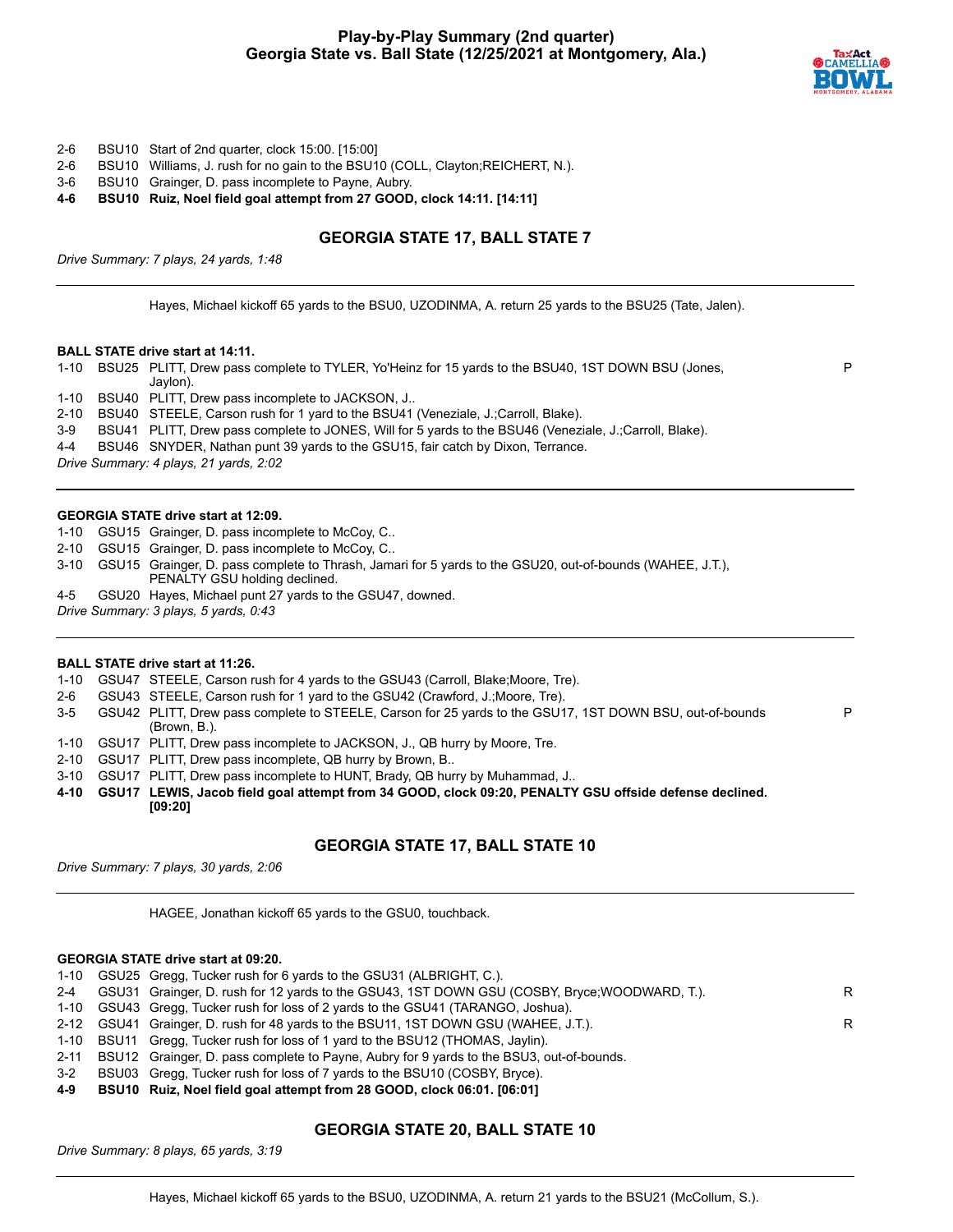#### **BALL STATE drive start at 06:01.**

- 1-10 BSU21 BARFIELD, Rico rush for 3 yards to the BSU24 (Veneziale, J.).
- 2-7 BSU24 STEELE, Carson rush for 1 yard to the BSU25 (Veneziale, J.).
- 3-6 BSU25 PLITT, Drew pass complete to TYLER, Yo'Heinz for 7 yards to the BSU32, 1ST DOWN BSU (Brown, B.). P 1-10 BSU32 JONES, Will rush for 3 yards to the BSU35 (McCollum, S.). 2-7 BSU35 Timeout Georgia State, clock 04:01. [04:01] 2-7 BSU35 PLITT, Drew pass complete to JACKSON, J. for 6 yards to the BSU41 (Brown, B.). 3-1 BSU41 JONES, Will rush for 2 yards to the BSU43, 1ST DOWN BSU (Veneziale, J.). R 1-10 BSU43 PLITT, Drew pass complete to TYLER, Yo'Heinz for 15 yards to the GSU42, 1ST DOWN BSU (White, Quavian). P 1-10 GSU42 STEELE, Carson rush for 3 yards to the GSU39 (Denis, Javon;Veneziale, J.). 2-7 GSU39 PLITT, Drew pass complete to STEELE, Carson for 16 yards to the GSU23, 1ST DOWN BSU, out-of-bounds. 1-10 GSU23 Timeout Ball State, clock 01:06. [01:06] 1-10 GSU23 PLITT, Drew pass incomplete to HUNT, Brady.
- 2-10 GSU23 JACKSON, J. rush for loss of 3 yards to the GSU26 (Lane, A.).
- 3-13 GSU26 PLITT, Drew pass incomplete to JACKSON, J..
- **4-13 GSU26 LEWIS, Jacob field goal attempt from 43 GOOD, clock 00:18. [00:18]**

#### **GEORGIA STATE 20, BALL STATE 13**

*Drive Summary: 13 plays, 53 yards, 5:43*

HAGEE, Jonathan kickoff 65 yards to the GSU0, touchback.

#### **GEORGIA STATE drive start at 00:18.**

1-10 GSU25 Gregg, Tucker rush for 6 yards to the GSU31 (WOODWARD, T.).

2-4 GSU31 End of half, clock 00:00. [00:00]

*Drive Summary: 1 plays, 6 yards, 0:18*

# **END OF 2ND QUARTER: GEORGIA STATE 20, BALL STATE 13**

|                        | Time                  | 1st Downs |  | <b>Conversions</b> |                        |         |          |                  |           |
|------------------------|-----------------------|-----------|--|--------------------|------------------------|---------|----------|------------------|-----------|
| <b>Quarter Summary</b> |                       |           |  |                    | Score Poss R P X T 3rd | 4th     | Rushina  | Passing          | Penalties |
| Georgia State          | $0.5:09$ 2 0 0 2 0 -3 |           |  |                    |                        | 0-0     | 8-62     | $2 - 5 - 0 - 14$ | $0 - 0$   |
| <b>Ball State</b>      | 09:51 1 5 0 6         |           |  |                    | - 3-6                  | $0 - 0$ | $9 - 15$ | 7-13-0-89        | $0 - 0$   |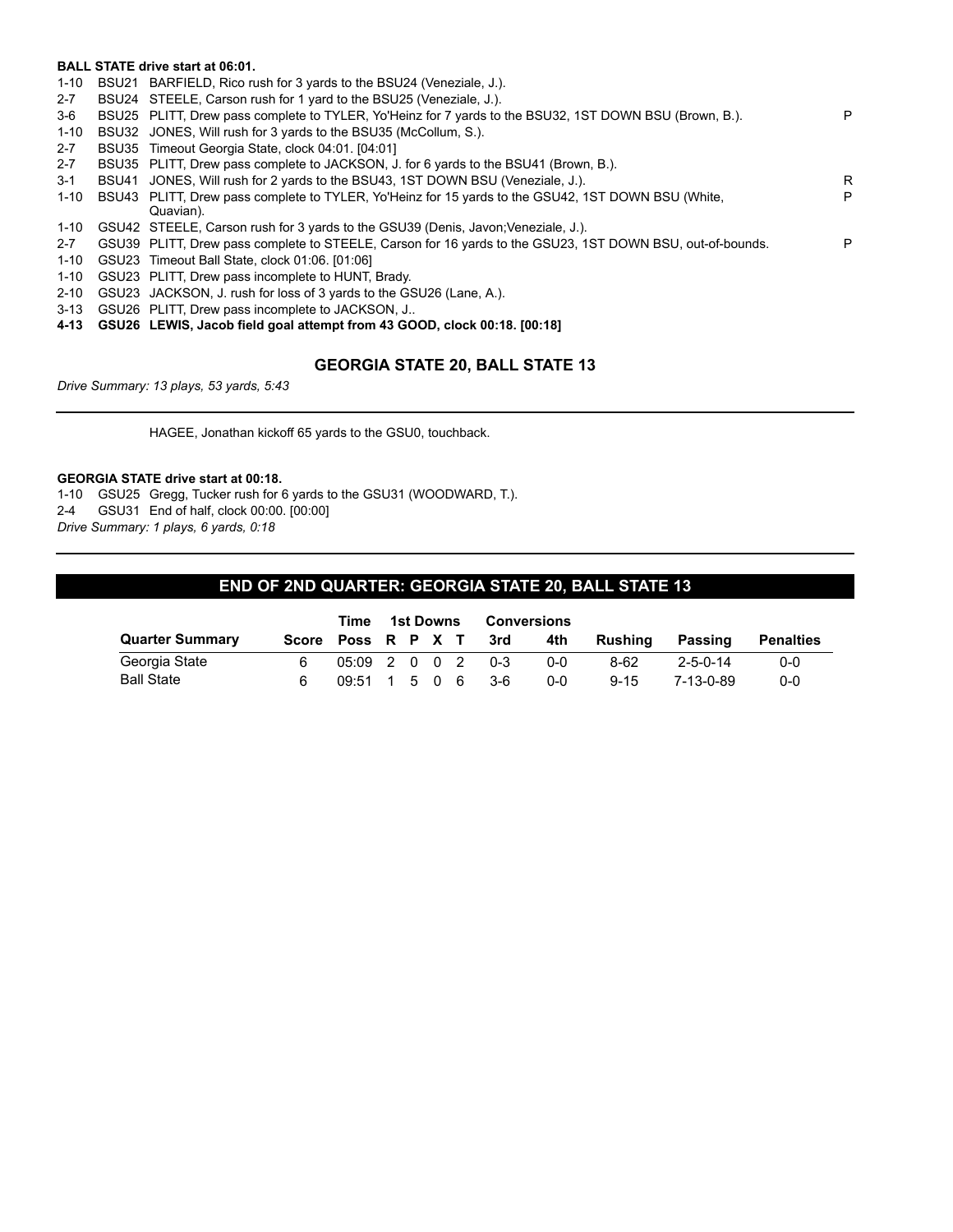### **Quickie Statistics (Halftime Cumulative) Georgia State vs. Ball State (12/25/2021 at Montgomery, Ala.)**



|                                   | GSU          | <b>BSU</b>    |
|-----------------------------------|--------------|---------------|
| Score                             | 20           | 13            |
| <b>FIRST DOWNS</b>                |              | 10            |
| <b>RUSHES-YARDS (NET)</b>         | 20-102       | $20 - 19$     |
| <b>PASSING-YARDS (NET)</b>        | 94           | 198           |
| Passes Att-Comp-Int               | $10 - 7 - 0$ | $22 - 13 - 0$ |
| <b>TOTAL OFFENSE PLAYS-YARDS</b>  | 30-196       | 42-217        |
| <b>Fumble Returns-Yards</b>       | $1 - 37$     | $0-0$         |
| <b>Punt Returns-Yards</b>         | $0 - 0$      | $1 - 3$       |
| Kickoff Returns-Yards             | $0 - 0$      | $2 - 46$      |
| <b>Interception Returns-Yards</b> | $0 - 0$      | $0 - 0$       |
| Punts (Number-Avg)                | $1 - 48.0$   | $1 - 40.0$    |
| Fumbles-Lost                      | $0 - 0$      | $2 - 2$       |
| Penalties-Yards                   | $1 - 15$     | $0 - 0$       |
| Possession Time                   | 12:05        | 17:55         |
| <b>Third-Down Conversions</b>     | $3 - 7$      | $5 - 11$      |
| <b>Fourth-Down Conversions</b>    | $0 - 0$      | $0 - 1$       |

| <b>Rushing</b>                  | Gain<br>No.        | Loss<br>Net                   | TD<br>Lg                           | Avg               | <b>Rushing</b>                        | Gain<br>No.             | Loss<br>Net                | TD<br>Lg                                        | <b>Avg</b>             |
|---------------------------------|--------------------|-------------------------------|------------------------------------|-------------------|---------------------------------------|-------------------------|----------------------------|-------------------------------------------------|------------------------|
| Grainger, D.                    | 5<br>67<br>34      | 66<br>$-1$                    | 48<br>0<br>6                       | 13.2              | STEELE, Carson                        | 11<br>31                | 31<br>0                    | 0                                               | 2.8                    |
| Gregg, Tucker<br>Williams, J.   | 11<br>3<br>11      | 24<br>$-10$<br>11<br>$\Omega$ | 0<br>0<br>9                        | $\frac{2.2}{3.7}$ | JACKSON, J.<br><b>BARFIELD, Rico</b>  | $\frac{2}{1}$<br>6<br>3 | $\frac{3}{3}$<br>$-3$<br>0 | 0<br>6<br>$\ensuremath{\mathsf{3}}$<br>0        | 1.5<br>3               |
|                                 |                    |                               |                                    |                   | JONES, Will                           | 3<br>5                  | 4<br>$-1$                  | 3<br>0                                          | 1.3                    |
| <b>Passing</b>                  | $C-A-I$            | Yds<br>TD                     | Lg                                 | <b>Sack</b>       | <b>Passing</b>                        | $C-A-I$                 | Yds<br>TD                  | Lg                                              | <b>Sack</b>            |
| Grainger, D.                    | $7 - 10 - 0$       | 94                            | 24                                 | $\Omega$          | PLITT, Drew                           | $13 - 21 - 0$           | $\overline{2}$<br>176      | 56                                              |                        |
| Receiving                       | No.                | Yds                           | TD<br>Tgt                          | <u>Lg</u>         | Receiving                             | No.                     | Yds                        | TD<br>Tgt                                       | $\frac{Lg}{56}$        |
| Payne, Aubry<br>Dixon, Terrance | 4<br>1             | 46<br>24                      | 5<br>$\mathbf{1}$<br>$\Omega$<br>1 | 19<br>24          | JACKSON, J.<br>TYLER, Yo'Heinz        | 6<br>3                  | 98<br>37                   | $\mathbf{1}$<br>10<br>0                         |                        |
|                                 |                    |                               |                                    |                   | HOHLT, Trevor                         | 1                       | 17                         | $\begin{array}{c} 3 \\ 3 \\ 2 \end{array}$<br>0 | $\frac{15}{17}$        |
|                                 |                    |                               |                                    |                   | STEELE, Carson                        | $\overline{2}$          | 41                         | $\Omega$                                        | 25                     |
| <b>Punting</b>                  | Yds<br>No.         | Avg                           | In20<br><u>Lg</u>                  | TВ                | <b>Punting</b>                        | No.<br>Yds              | Avg<br>Lg                  | ln20                                            | $\frac{TB}{0}$         |
| Hayes, Michael                  | 75<br>2            | 37.5                          | $\overline{48}$                    | $\overline{0}$    | SNYDER, Nathan                        | 79<br>$\overline{2}$    | $39.\bar{5}$               | 40                                              | ヮ                      |
| <b>Punt Returns</b>             | No.                | Yards                         | TD                                 | Lg                | <b>Punt Returns</b>                   | No.                     | Yards                      | TD                                              | $\frac{\text{Lg}}{-3}$ |
|                                 |                    |                               |                                    |                   | JACKSON, J.                           |                         |                            | -3                                              |                        |
| <b>Kick Returns</b>             | No.                | Yards                         | <b>TD</b>                          | Lg                | <b>Kick Returns</b>                   | No.                     | Yards                      | TD                                              | $\frac{\text{Lg}}{25}$ |
|                                 |                    |                               |                                    |                   | UZODINMA, A.                          | $\overline{2}$          |                            | 46<br>$\overline{0}$                            |                        |
| <b>Tackles</b>                  | UA-A               | <b>Total</b>                  | <b>Sacks</b>                       | TFL               | <b>Tackles</b>                        | UA-A                    | <b>Total</b>               | <b>Sacks</b>                                    | TFL                    |
| Lane, A.<br>Brown, B.           | $7 - 1$<br>$5 - 1$ | 7.5<br>5.5                    | 0.0<br>0.0                         | 1.0<br>0.0        | COSBY, Bryce<br>COLL, Clayton         | $2 - 3$<br>$1-5$        | $\overline{3.5}$<br>3.5    | 0.0<br>0.0                                      | 1.0<br>0.0             |
| Veneziale, J.                   | $3 - 3$            | 4.5                           | 0.0                                | 0.0               | LEE, Malcolm                          | $2 - 2$                 | 3.0                        | 0.0                                             | 0.0                    |
| Carroll, Blake                  | $2 - 3$            | 3.5                           | 0.0                                | 1.0               | ALBRIGHT, C.                          | $1 - 3$                 | 2.5                        | 0.0                                             | 0.0                    |
| Muhammad, J.                    | $3-0$              | 3.0                           | 2.0                                | 2.0               | WOODWARD, T.                          | $2 - 1$                 | 2.5                        | 0.0                                             | 1.0                    |
| McCollum, S.<br>Crawford, J.    | $2 - 0$<br>$1 - 1$ | 2.0<br>1.5                    | 0.0<br>0.0                         | 0.0<br>0.0        | WAHEE, J.T.<br><b>ANDERSON, Brett</b> | $2 - 0$<br>$1 - 2$      | 2.0<br>2.0                 | 0.0<br>0.0                                      | 0.0<br>0.0             |
| White, Quavian                  | $1 - 0$            | 1.0                           | 0.0                                | 0.0               | THOMAS, Jaylin                        | $1 - 1$                 | 1.5                        | 0.0                                             | 1.0                    |
|                                 |                    |                               |                                    |                   |                                       |                         |                            |                                                 |                        |

| Qtr             | Time  | <b>Scoring Play</b>                                                                 | V-H       |
|-----------------|-------|-------------------------------------------------------------------------------------|-----------|
| 1st             | 08:59 | BSU - JACKSON, J. 56 yd TD PASS from PLITT, Drew (KICK by CHANOVE, Jake), 2-61 0:38 |           |
| 1st             | 04:55 | GSU - Payne, Aubry 18 yd TD PASS from Grainger, D. (KICK by Ruiz, Noel), 10-75 4:04 |           |
| 1st             | 02:02 | GSU - Denis, Javon 37 yd TD FUMB (KICK by Ruiz, Noel),                              | $14 - 7$  |
| 2 <sub>nd</sub> | 14:11 | GSU - Ruiz, Noel 27 yd FG 7-24 1:48                                                 | $17 - 7$  |
| 2 <sub>nd</sub> | 09:20 | BSU - LEWIS. Jacob 34 vd FG 7-30 2:06                                               | $17-10$   |
| 2 <sub>nd</sub> | 06:01 | GSU - Ruiz, Noel 28 yd FG 8-65 3:19                                                 | $20 - 10$ |
| 2 <sub>nd</sub> | 00:18 | BSU - LEWIS, Jacob 43 yd FG 13-53 5:43                                              | $20 - 13$ |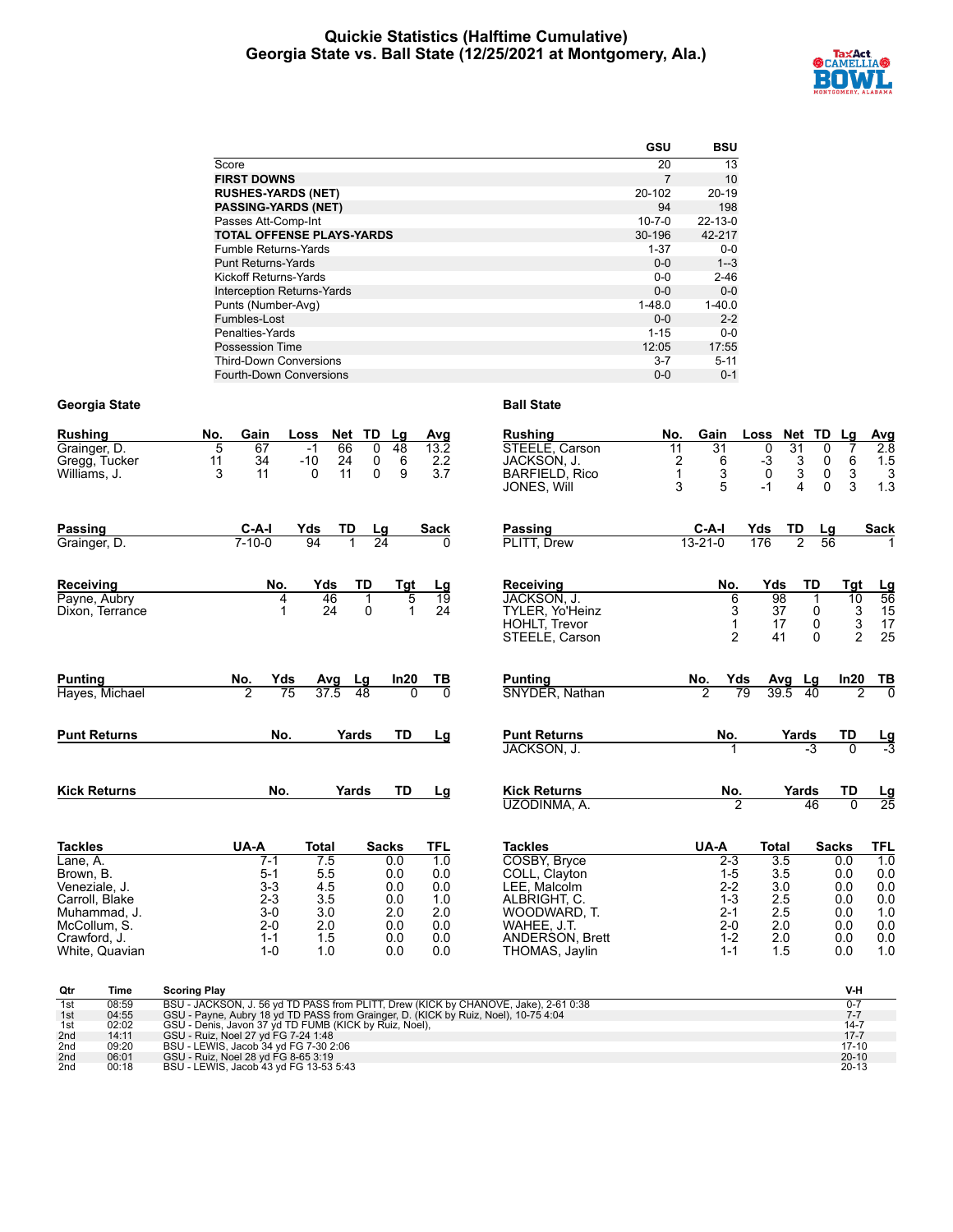### **Quickie Statistics (2nd Quarter only) Georgia State vs. Ball State (12/25/2021 at Montgomery, Ala.)**



|                                   | GSU            | <b>BSU</b>   |
|-----------------------------------|----------------|--------------|
| Score                             | 6              | 6            |
| <b>FIRST DOWNS</b>                | $\overline{2}$ | 6            |
| <b>RUSHES-YARDS (NET)</b>         | $8 - 62$       | $9 - 15$     |
| <b>PASSING-YARDS (NET)</b>        | 14             | 89           |
| Passes Att-Comp-Int               | $5 - 2 - 0$    | $13 - 7 - 0$ |
| <b>TOTAL OFFENSE PLAYS-YARDS</b>  | 13-76          | 22-104       |
| <b>Fumble Returns-Yards</b>       | $0 - 0$        | $0-0$        |
| <b>Punt Returns-Yards</b>         | $0 - 0$        | $0 - 0$      |
| Kickoff Returns-Yards             | $0 - 0$        | $2 - 46$     |
| <b>Interception Returns-Yards</b> | $0 - 0$        | $0 - 0$      |
| Punts (Number-Avg)                | $1 - 27.0$     | $1 - 39.0$   |
| Fumbles-Lost                      | $0 - 0$        | $0 - 0$      |
| Penalties-Yards                   | $0 - 0$        | $0 - 0$      |
| Possession Time                   | 05:09          | 09:51        |
| <b>Third-Down Conversions</b>     | $0 - 3$        | $3-6$        |
| Fourth-Down Conversions           | $0 - 0$        | $0 - 0$      |

| <b>Rushing</b>                                                                                                             | No.<br>Gain                                                                        | Loss<br>Net                                          | <b>TD</b><br>Avg                                                 | <u>Lg</u>                                            | <b>Rushing</b>                                                                                                                    | No.<br>Gain                                                                        | Loss<br>Net                                                       | <b>TD</b><br>Avg                                      |                                                         |
|----------------------------------------------------------------------------------------------------------------------------|------------------------------------------------------------------------------------|------------------------------------------------------|------------------------------------------------------------------|------------------------------------------------------|-----------------------------------------------------------------------------------------------------------------------------------|------------------------------------------------------------------------------------|-------------------------------------------------------------------|-------------------------------------------------------|---------------------------------------------------------|
| Grainger, D.<br>Gregg, Tucker<br>Williams, J.                                                                              | 2<br>60<br>5<br>12<br>1<br>$\Omega$                                                | 60<br>0<br>$\frac{2}{0}$<br>$-10$<br>$\Omega$        | 0<br>$\overline{30}$<br>$\pmb{0}$<br>0.4<br>$\Omega$<br>$\Omega$ | 48<br>6                                              | STEELE, Carson<br>JACKSON, J.<br><b>BARFIELD, Rico</b><br>JONES, Will                                                             | 5<br>10<br>0<br>3<br>5<br>$\overline{2}$                                           | 10<br>0<br>$\frac{13}{3}$<br>5<br>$-3$<br>0<br>$\Omega$           | 0<br>$\pmb{0}$<br>$\frac{3}{2.5}$<br>0<br>$\mathbf 0$ | $\frac{\text{Lg}}{4}$<br>2<br>$-\overline{3}$<br>$_3^3$ |
| Passing<br>Grainger, D.                                                                                                    | $C-A-I$<br>$2 - 5 - 0$                                                             | TD<br>Yds<br>$\overline{0}$<br>$\overline{14}$       | Lg<br>9                                                          | <b>Sack</b>                                          | Passing<br>PLITT, Drew                                                                                                            | $C-A-I$<br>$7 - 13 - 0$                                                            | Yds<br>TD<br>89                                                   | Lg<br>$\overline{25}$                                 | <b>Sack</b>                                             |
| Receiving                                                                                                                  | No.                                                                                | Yards<br>TD<br>g                                     | $\frac{Tgt}{2}$<br>$\overline{0}$                                | $\frac{Lg}{9}$                                       | Receiving<br>JACKSON. J.                                                                                                          | No.                                                                                | Yards<br>6                                                        | TD<br>Tgt<br>$\mathbf{0}$                             | $\frac{Lg}{6}$                                          |
| Payne, Aubry                                                                                                               |                                                                                    |                                                      |                                                                  |                                                      | TYLER, Yo'Heinz<br>STEELE, Carson                                                                                                 | 1<br>3<br>$\overline{2}$                                                           | 37<br>41                                                          | 4<br>$\frac{3}{2}$<br>0<br>$\Omega$                   | $\frac{15}{25}$                                         |
| <b>Punting</b><br>Haves, Michael                                                                                           | No.<br>Yds<br>27<br>1                                                              | Avg<br>Lng<br>27.0                                   | In20<br>27<br>$\Omega$                                           | TВ<br>$\overline{0}$                                 | <b>Punting</b><br>SNYDER, Nathan                                                                                                  | No.<br>Yds<br>39<br>1                                                              | Avg<br>Lng<br>39.0                                                | In20<br>39                                            | $\frac{TB}{0}$                                          |
| <b>Punt Returns</b>                                                                                                        | No.                                                                                | Yards                                                | <b>TD</b>                                                        | Lg                                                   | <b>Punt Returns</b>                                                                                                               | No.                                                                                | Yards                                                             | <b>TD</b>                                             | Lg                                                      |
| <b>Kick Returns</b>                                                                                                        | No.                                                                                | Yards                                                | <b>TD</b>                                                        | Lg                                                   | <b>Kick Returns</b><br>UZODINMA, A.                                                                                               | No.<br>$\overline{2}$                                                              | Yards                                                             | TD<br>$\overline{0}$<br>46                            | $\frac{Lg}{25}$                                         |
| <b>Tackles</b>                                                                                                             | UA-A                                                                               | <b>Total</b>                                         | <b>Sacks</b>                                                     | TFL                                                  | <b>Tackles</b>                                                                                                                    | UA-A                                                                               | <b>Total</b>                                                      | <b>Sacks</b>                                          | <b>TFL</b>                                              |
| Veneziale, J.<br>Brown, B.<br>McCollum, S.<br>Carroll, Blake<br>White, Quavian<br>Tate, Jalen<br>Jones, Jaylon<br>Lane, A. | $3 - 3$<br>$3-0$<br>$2 - 0$<br>$0 - 3$<br>$1 - 0$<br>$1 - 0$<br>$1 - 0$<br>$1 - 0$ | 4.5<br>3.0<br>2.0<br>1.5<br>1.0<br>1.0<br>1.0<br>1.0 | 0.0<br>0.0<br>0.0<br>0.0<br>0.0<br>0.0<br>0.0<br>0.0             | 0.0<br>0.0<br>0.0<br>0.0<br>0.0<br>0.0<br>0.0<br>1.0 | WAHEE, J.T.<br>COSBY, Bryce<br>WOODWARD. T.<br>THOMAS, Jaylin<br>ALBRIGHT, C.<br>TARANGO, Joshua<br>COLL, Clayton<br>REICHERT, N. | $2-0$<br>$1 - 1$<br>$1 - 1$<br>$1 - 0$<br>$1 - 0$<br>$1 - 0$<br>$0 - 1$<br>$0 - 1$ | $\overline{2.0}$<br>1.5<br>1.5<br>1.0<br>1.0<br>1.0<br>0.5<br>0.5 | 0.0<br>0.0<br>0.0<br>0.0<br>0.0<br>0.0<br>0.0<br>0.0  | 0.0<br>1.0<br>0.0<br>1.0<br>0.0<br>1.0<br>0.0<br>0.0    |
| <b>Time</b><br>Qtr<br>2 <sub>nd</sub><br>14:11                                                                             | <b>Scoring Play</b><br>GSU - Ruiz, Noel 27 yd FG 7-24 1:48                         |                                                      |                                                                  |                                                      |                                                                                                                                   |                                                                                    |                                                                   | V-H<br>$17 - 7$                                       |                                                         |

|                 | .     |                                        | .         |
|-----------------|-------|----------------------------------------|-----------|
| 2nd             | 14:11 | GSU - Ruiz, Noel 27 yd FG 7-24 1:48    | 17-7      |
| 2 <sub>nd</sub> | 09:20 | BSU - LEWIS, Jacob 34 vd FG 7-30 2:06  | $17 - 10$ |
| 2 <sub>nd</sub> | 06:01 | GSU - Ruiz. Noel 28 vd FG 8-65 3:19    | $20 - 10$ |
| 2 <sub>nd</sub> | 00:18 | BSU - LEWIS, Jacob 43 yd FG 13-53 5:43 | $20 - 13$ |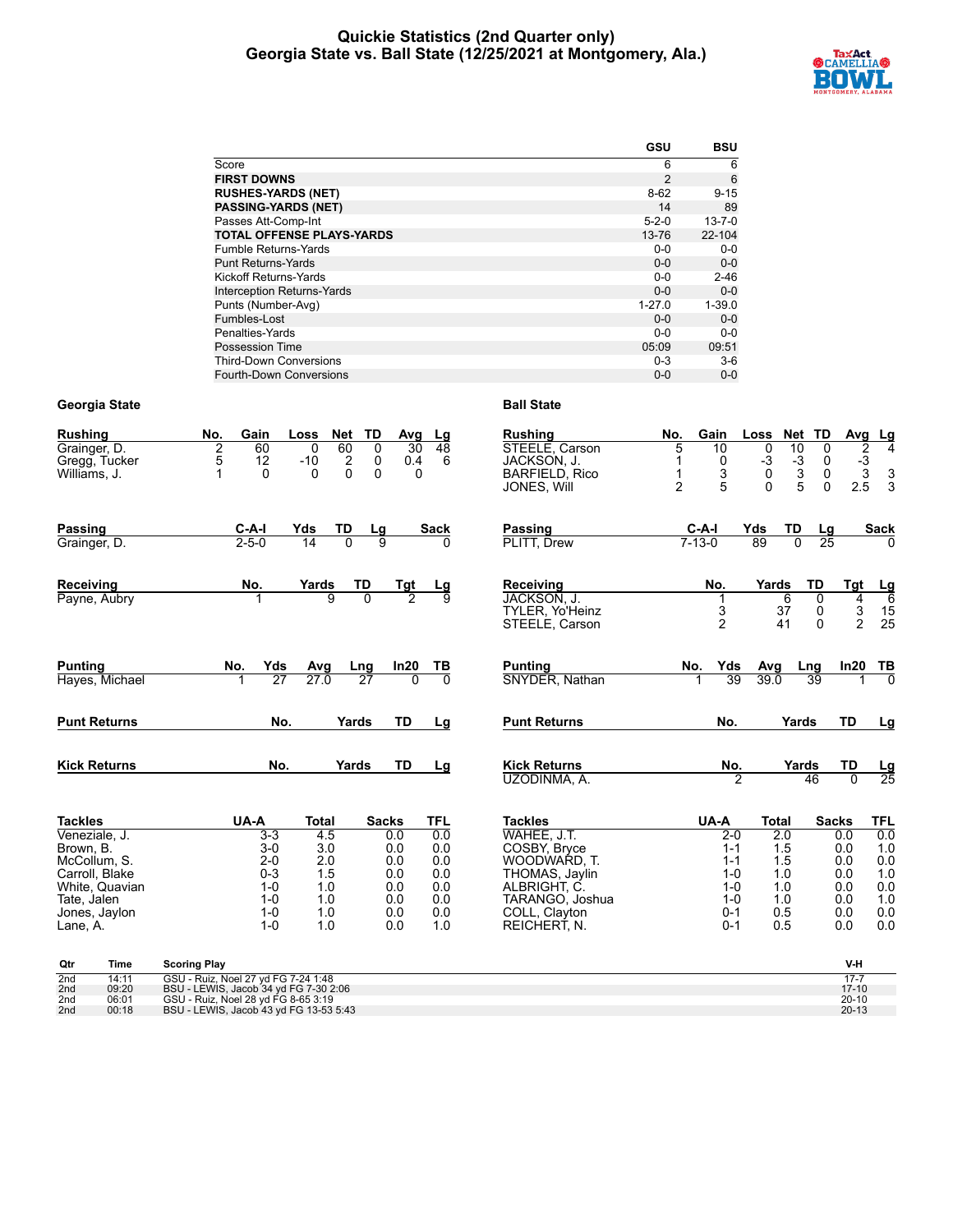

2-4 GSU31 Start of 3rd quarter, clock 15:00. [15:00] *BSU ball on BSU35.*

HAGEE, Jonathan kickoff 65 yards to the GSU0, touchback.

#### **GEORGIA STATE drive start at 15:00.**

| 1-10    |       | GSU25 Grainger, D. rush for 8 yards to the GSU33 (COLL, Clayton; THOMAS, Jaylin).                            |   |
|---------|-------|--------------------------------------------------------------------------------------------------------------|---|
| $2 - 2$ | GSU33 | Williams, J. rush for 7 yards to the GSU40, 1ST DOWN GSU (WAHEE, J.T.), PENALTY BSU personal foul            | R |
|         |       | (WAHEE, J.T.) 15 yards to the BSU45, 1ST DOWN GSU.                                                           |   |
|         |       | 1st and 10.                                                                                                  |   |
| 1-10    |       | BSU45 Grainger, D. pass complete to Pinckney, Sam for 6 yards to the BSU39, out-of-bounds (ANDERSON, Brett). |   |
| $2 - 4$ | BSU39 | Williams, J. rush for 4 yards to the BSU35, 1ST DOWN GSU (COLL, Clayton; UZODINMA, A.).                      | R |
| 1-10    |       | BSU35 Williams, J. rush for 2 yards to the BSU33 (THOMAS, Jaylin; TARANGO, Joshua).                          |   |
| $2 - 8$ |       | BSU33 Grainger, D. rush for 6 yards to the BSU27 (ALBRIGHT, C. TARANGO, Joshua).                             |   |
| $3-2$   | BSU27 | Williams, J. rush for 17 yards to the BSU10, 1ST DOWN GSU (COSBY, Bryce; ANDERSON, Brett).                   | R |
| $1-0$   | BSU10 | Grainger, D. pass complete to Lewis, Robert for 10 yards to the BSU0, TOUCHDOWN, clock 12:05.                |   |
|         |       | [12:05]                                                                                                      |   |

**1-0 BSU03 Ruiz, Noel kick attempt good.**

# **GEORGIA STATE 27, BALL STATE 13**

*Drive Summary: 8 plays, 75 yards, 2:55*

Hayes, Michael kickoff 63 yards to the BSU2, UZODINMA, A. return 22 yards to the BSU24 (Tate, Jalen).

#### **BALL STATE drive start at 12:05.**

1-10 BSU24 PLITT, Drew rush for no gain to the BSU24 (Gore, Thomas).

2-10 BSU24 PLITT, Drew pass complete to TYLER, Yo'Heinz for 3 yards to the BSU27 (Brown, B.).

3-7 BSU27 PLITT, Drew pass incomplete to TYLER, Yo'Heinz.

4-7 BSU27 SNYDER, Nathan punt 41 yards to the GSU32, fair catch by Dixon, Terrance.

*Drive Summary: 3 plays, 3 yards, 1:28*

#### **GEORGIA STATE drive start at 10:37.**

| 1-0     | BSU03 Ruiz, Noel kick attempt good.                                                                                                                                        |   |
|---------|----------------------------------------------------------------------------------------------------------------------------------------------------------------------------|---|
| $3 - 4$ | BSU34 Grainger, D. rush for 34 yards to the BSU0, 1ST DOWN GSU, TOUCHDOWN, clock 07:08. [07:08]                                                                            | R |
| 2-14    | BSU44 Grainger, D. pass complete to Credle, J. for 10 yards to the BSU34 (UZODINMA, A.).                                                                                   |   |
| $2-9$   | BSU39 Grainger, D. pass complete to Payne, Aubry for 14 yards to the BSU25 (ANDERSON, Brett;LEE, Malcolm),<br>PENALTY GSU illegal formation 5 yards to the BSU44, NO PLAY. |   |
| 1-10    | BSU40 Gregg, Tucker rush for 1 yard to the BSU39 (SAPE, Jack; THOMAS, Jaylin).                                                                                             |   |
| 2-6     | GSU46 Gregg, Tucker rush for 14 yards to the BSU40, 1ST DOWN GSU (COSBY, Bryce).                                                                                           | R |
| 1-10    | GSU42 Grainger, D. pass complete to Payne, Aubry for 4 yards to the GSU46 (SAPE, Jack; COLL, Clayton).                                                                     |   |
| $2 - 5$ | GSU37 Grainger, D. rush for 5 yards to the GSU42, 1ST DOWN GSU (COSBY, Bryce).                                                                                             | R |
|         | 1-10 GSU32 Gregg, Tucker rush for 5 yards to the GSU37 (COLL, Clayton).                                                                                                    |   |

# **GEORGIA STATE 34, BALL STATE 13**

1-0 GSU35 Hayes, Michael kickoff 65 yards to the BSU0, UZODINMA, A. return to the BSU16 (Abraham, J.), PENALTY GSU offside 5 yards to the GSU30, NO PLAY.

*Drive Summary: 7 plays, 68 yards, 3:29*

Hayes, Michael kickoff 70 yards to the BSU0, UZODINMA, A. return 25 yards to the BSU25 (Byrd, Kris).

### **BALL STATE drive start at 07:08.**

|  |  |  |  |  |  |  | 1-10 BSU25 STEELE, Carson rush for 9 yards to the BSU34 (Muhammad, J.; Moore, Chris). |  |  |
|--|--|--|--|--|--|--|---------------------------------------------------------------------------------------|--|--|
|--|--|--|--|--|--|--|---------------------------------------------------------------------------------------|--|--|

- 2-1 BSU34 STEELE, Carson rush for 5 yards to the BSU39, 1ST DOWN BSU (Veneziale, J.).
- 1-10 BSU39 STEELE, Carson rush for loss of 1 yard to the BSU38 (Lane, A.;Moore, Chris), PENALTY GSU personal foul (Moore, Tre) 15 yards to the GSU46, 1ST DOWN BSU, NO PLAY. E
- 1-10 GSU46 PLITT, Drew pass incomplete to JACKSON, J..
- 2-10 GSU46 Timeout Georgia State, clock 05:27. [05:27]
- 2-10 GSU46 JACKSON, J. rush for 1 yard to the GSU45, out-of-bounds (Moore, Chris).

3-9 GSU45 E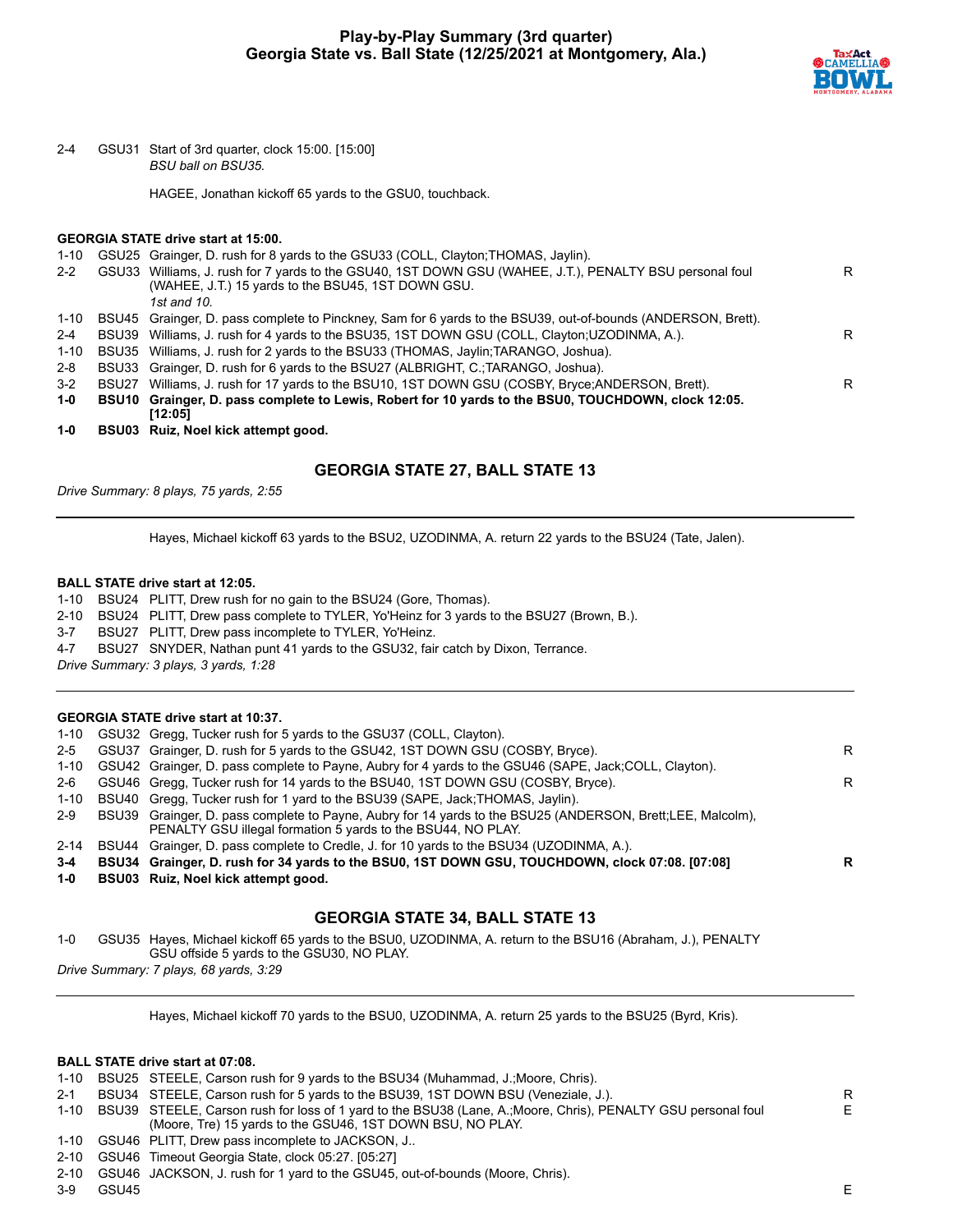PLITT, Drew pass incomplete to JACKSON, J., PENALTY GSU roughing passer (Carroll, Blake) 15 yards to the GSU30, 1ST DOWN BSU, NO PLAY.

1-10 GSU30 PLITT, Drew pass incomplete to LEZON, Ryan, QB hurry by Willis, H..

2-10 GSU30 PLITT, Drew pass complete to STEELE, Carson for loss of 1 yard to the GSU31 (Carroll, Blake;Veneziale, J.).

3-11 GSU31 PLITT, Drew pass complete to JONES, Will for 2 yards to the GSU29 (Veneziale, J.;Lane, A.).

4-9 GSU29 LEWIS, Jacob field goal attempt from 46 MISSED - wide right, spot at GSU29, clock 03:10. [03:10] *Drive Summary: 8 plays, 46 yards, 3:58*

#### **GEORGIA STATE drive start at 03:10.**

|          | clock 01:33. [01:33]                                                                                         |   |
|----------|--------------------------------------------------------------------------------------------------------------|---|
| 2-6      | BSU16 Grainger, D. pass complete to Payne, Aubry for 16 yards to the BSU0, 1ST DOWN GSU, TOUCHDOWN,          | D |
| 1-10     | BSU20 Grainger, D. rush for 4 yards to the BSU16 (LEE, Malcolm).                                             |   |
|          | 1-10 GSU40 Grainger, D. pass complete to Payne, Aubry for 40 yards to the BSU20, 1ST DOWN GSU (WAHEE, J.T.). | D |
|          | Brett).                                                                                                      |   |
| $2-2$    | GSU37 Grainger, D. pass complete to Payne, Aubry for 3 yards to the GSU40, 1ST DOWN GSU (ANDERSON,           | P |
| $1 - 10$ | GSU29 Williams, J. rush for 8 yards to the GSU37 (ANDERSON, Brett).                                          |   |

**1-0 BSU03 Ruiz, Noel kick attempt good.**

# **GEORGIA STATE 41, BALL STATE 13**

*Drive Summary: 5 plays, 71 yards, 1:37*

Hayes, Michael kickoff 65 yards to the BSU0, UZODINMA, A. return 25 yards to the BSU25 (Lane, Antoine).

# **BALL STATE drive start at 01:33.**

|         |            | 1-10 BSU25 PLITT, Drew pass complete to JACKSON, J. for 10 yards to the BSU35 (Jones, Jaylon; Veneziale, J.), |    |
|---------|------------|---------------------------------------------------------------------------------------------------------------|----|
|         |            | PENALTY BSU personal foul (RUDY, Cody) 12 yards to the BSU13, NO PLAY.                                        |    |
|         |            |                                                                                                               |    |
| 1-22    |            | BSU13 STEELE, Carson rush for 15 yards to the BSU28 (Lane, A.).                                               |    |
| $2 - 7$ |            | BSU28 PLITT, Drew pass complete to HOHLT, Trevor for 8 yards to the BSU36, 1ST DOWN BSU, out-of-bounds.       | P  |
|         |            | 1-10 BSU36 PLITT, Drew pass complete to JACKSON, J. for loss of 1 yard to the BSU35 (White, Quavian), PENALTY | F. |
|         |            | GSU unsportsmanlike conduct (White, Quavian) 15 yards to the 50 yardline, 1ST DOWN BSU.                       |    |
|         |            | 1st and 10.                                                                                                   |    |
| 1-10    |            | BSU50 PLITT, Drew pass incomplete to TYLER, Yo'Heinz.                                                         |    |
|         | 2-10 BSU50 | PLITT, Drew pass intercepted by Lane, A. at the GSU45, Lane, A. return 55 yards to the BSU0,                  |    |
|         |            | <b>TOUCHDOWN, clock 00:00. [00:00]</b>                                                                        |    |
|         |            | $D_{\text{min}}$ $D_{\text{tunneling}}$ $E_{\text{plane}}$ $2E_{\text{tained}}$ $4.22$                        |    |

*Drive Summary: 5 plays, 25 yards, 1:33*

**1-0 BSU03 Ruiz, Noel kick attempt good.**

# **GEORGIA STATE 48, BALL STATE 13**

# **END OF 3RD QUARTER: GEORGIA STATE 48, BALL STATE 13**

|                        |       | Time           |  | 1st Downs | <b>Conversions</b> |         |            |                   |                  |
|------------------------|-------|----------------|--|-----------|--------------------|---------|------------|-------------------|------------------|
| <b>Quarter Summary</b> | Score | Poss R P X T   |  |           | 3rd                | 4th     | Rushina    | Passing           | <b>Penalties</b> |
| Georgia State          | 28    | 08:01 6 3 1 10 |  |           | $2 - 2$            | $0 - 0$ | $13 - 115$ | 7-7-0-89          | $5 - 55$         |
| <b>Ball State</b>      |       | 06:59 1 1 3 5  |  |           | $0 - 2$            | 0-0     | $5-30$     | $5 - 10 - 1 - 11$ | $2 - 27$         |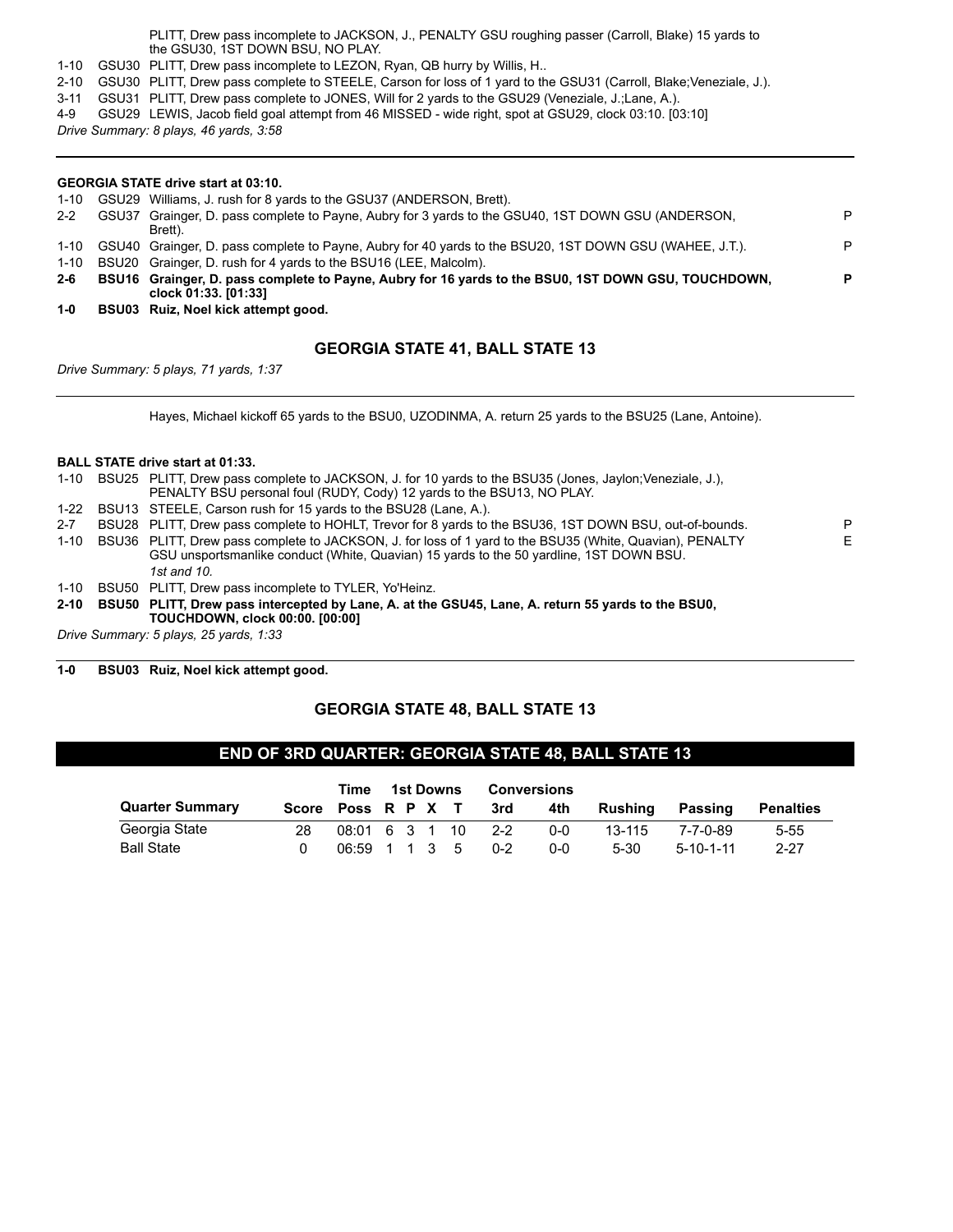### **Quickie Statistics (3rd Quarter Cumulative) Georgia State vs. Ball State (12/25/2021 at Montgomery, Ala.)**



|                                  | GSU           | <b>BSU</b>    |
|----------------------------------|---------------|---------------|
| Score                            | 48            | 13            |
| <b>FIRST DOWNS</b>               | 17            | 15            |
| <b>RUSHES-YARDS (NET)</b>        | 33-217        | 25-49         |
| <b>PASSING-YARDS (NET)</b>       | 183           | 209           |
| Passes Att-Comp-Int              | $17 - 14 - 0$ | $32 - 18 - 1$ |
| <b>TOTAL OFFENSE PLAYS-YARDS</b> | 50-400        | 57-258        |
| Fumble Returns-Yards             | $1 - 37$      | $0 - 0$       |
| <b>Punt Returns-Yards</b>        | $0 - 0$       | $1 - 3$       |
| Kickoff Returns-Yards            | $0 - 0$       | $5 - 118$     |
| Interception Returns-Yards       | $1 - 55$      | $0 - 0$       |
| Punts (Number-Avg)               | $1 - 48.0$    | $1 - 40.0$    |
| Fumbles-Lost                     | $0 - 0$       | $2 - 2$       |
| Penalties-Yards                  | $6 - 70$      | $2 - 27$      |
| Possession Time                  | 20:06         | 24:54         |
| <b>Third-Down Conversions</b>    | $5-9$         | $5 - 13$      |
| Fourth-Down Conversions          | $0 - 0$       | $0 - 1$       |

| <b>Rushing</b>                                                                                                             | Gain<br>No.                                                                        | Net TD<br>Loss                                       | Lg                                                                                  | Avg                                                               | <b>Rushing</b>                                                                                                                    | No.<br>Gain                                                                          | Net TD<br>Loss                                                                       | Lg                                                                                               | <b>Avg</b>                                                       |
|----------------------------------------------------------------------------------------------------------------------------|------------------------------------------------------------------------------------|------------------------------------------------------|-------------------------------------------------------------------------------------|-------------------------------------------------------------------|-----------------------------------------------------------------------------------------------------------------------------------|--------------------------------------------------------------------------------------|--------------------------------------------------------------------------------------|--------------------------------------------------------------------------------------------------|------------------------------------------------------------------|
| Grainger, D.<br>Gregg, Tucker<br>Williams, J.                                                                              | 124<br>$\overline{10}$<br>54<br>14<br>49<br>8                                      | 123<br>$-1$<br>44<br>$-10$<br>49<br>$\mathbf{0}$     | 48<br>1<br>0<br>14<br>$\Omega$<br>17                                                | 12.3<br>3.1<br>6.1                                                | STEELE, Carson<br>JACKSON, J.<br><b>BARFIELD, Rico</b><br>JONES, Will                                                             | $\overline{14}$<br>60<br>3<br>7<br>3<br>$\mathbf{1}$<br>3<br>5                       | $\overline{0}$<br>60<br>4<br>$-3$<br>3<br>0<br>4<br>$-1$                             | $\Omega$<br>$\overline{15}$<br>$\pmb{0}$<br>$\,6\,$<br>$\ddot{\mathbf{0}}$<br>3<br>$\Omega$<br>3 | $\overline{4}$<br>1.3<br>3<br>1.3                                |
| <b>Passing</b><br>Grainger, D.                                                                                             | $C-A-I$<br>$14 - 17 - 0$                                                           | Yds<br>TD<br>3<br>183                                | Lg<br>40                                                                            | Sack<br><sup>0</sup>                                              | Passing<br><b>PLITT.</b> Drew                                                                                                     | $C-A-I$<br>$18 - 31 - 1$                                                             | Yds<br>$\frac{TD}{3}$<br>187                                                         | Lg<br>$\overline{56}$                                                                            | <b>Sack</b>                                                      |
| Receiving<br>Payne, Aubry<br>Lewis, Robert<br>Dixon, Terrance                                                              | No.<br>8<br>1<br>1                                                                 | Yds<br>109<br>10<br>24                               | TD<br>Tgt<br>$\overline{2}$<br>$\overline{9}$<br>$\mathbf{1}$<br>1<br>$\Omega$<br>1 | Lg<br>$\overline{40}$<br>10<br>24                                 | Receiving<br>JACKSON. J.<br>TYLER, Yo'Heinz<br><b>HOHLT. Trevor</b><br>STEELE, Carson                                             | No.<br>7<br>4<br>2<br>3                                                              | TD<br>Yds<br>$\overline{97}$<br>$\mathbf{1}$<br>40<br>0<br>25<br>0<br>40<br>$\Omega$ | Tgt<br>$\overline{12}$<br>6<br>$\overline{4}$<br>3                                               | $\frac{Lg}{56}$<br>$\frac{15}{17}$<br>25                         |
| <b>Punting</b><br>Haves, Michael                                                                                           | Yds<br>No.<br>$\overline{2}$<br>$\overline{75}$                                    | Avg<br>$37.\bar{5}$                                  | In20<br>Lg<br>$\overline{48}$                                                       | ΤВ                                                                | <b>Punting</b><br>SNYDER, Nathan                                                                                                  | No.<br>Yds<br>120<br>3                                                               | Avg Lg<br>40.0<br>41                                                                 | In20<br>2                                                                                        | $\frac{TB}{0}$                                                   |
| <b>Punt Returns</b>                                                                                                        | No.                                                                                | Yards                                                | <b>TD</b>                                                                           | Lg                                                                | <b>Punt Returns</b><br>JACKSON, J.                                                                                                | No.                                                                                  | Yards                                                                                | TD<br>$\Omega$                                                                                   | $\frac{\text{Lg}}{\text{-3}}$                                    |
| <b>Kick Returns</b>                                                                                                        | No.                                                                                | Yards                                                | <b>TD</b>                                                                           | Lg                                                                | <b>Kick Returns</b><br>UZODINMA, A.                                                                                               | No.<br>5                                                                             | Yards<br>118                                                                         | TD<br>$\overline{0}$                                                                             | $\frac{\text{Lg}}{25}$                                           |
| <b>Tackles</b>                                                                                                             | UA-A                                                                               | <b>Total</b>                                         | <b>Sacks</b>                                                                        | <b>TFL</b>                                                        | <b>Tackles</b>                                                                                                                    | UA-A                                                                                 | <b>Total</b>                                                                         | <b>Sacks</b>                                                                                     | <b>TFL</b>                                                       |
| Lane, A.<br>Brown, B.<br>Veneziale, J.<br>Carroll, Blake<br>Muhammad, J.<br>Moore, Chris<br>McCollum, S.<br>White, Quavian | $8-2$<br>$6 - 1$<br>$4 - 5$<br>$2 - 4$<br>$3 - 1$<br>$2 - 1$<br>$2 - 0$<br>$2 - 0$ | 9.0<br>6.5<br>6.5<br>4.0<br>3.5<br>2.5<br>2.0<br>2.0 | 0.0<br>0.0<br>0.0<br>0.0<br>2.0<br>0.0<br>0.0<br>0.0                                | $\overline{1.0}$<br>0.0<br>0.5<br>1.5<br>2.0<br>0.0<br>0.0<br>1.0 | COSBY, Bryce<br>COLL, Clayton<br>ANDERSON, Brett<br>LEE, Malcolm<br>WAHEE, J.T.<br>THOMAS, Jaylin<br>ALBRIGHT, C.<br>WOODWARD, T. | $4 - 4$<br>$2 - 8$<br>$4 - 3$<br>$3 - 2$<br>$4 - 0$<br>$1 - 4$<br>$1 - 4$<br>$2 - 1$ | 6.0<br>6.0<br>5.5<br>4.0<br>4.0<br>3.0<br>3.0<br>2.5                                 | 0.0<br>0.0<br>0.0<br>0.0<br>0.0<br>0.0<br>0.0<br>0.0                                             | $\overline{10}$<br>0.0<br>0.0<br>0.0<br>0.0<br>1.0<br>0.0<br>1.0 |
|                                                                                                                            | Associations INC.                                                                  |                                                      |                                                                                     |                                                                   |                                                                                                                                   |                                                                                      |                                                                                      | 1.11                                                                                             |                                                                  |

| Qtr | Time  | <b>Scoring Play</b>                                                                 | V-H       |
|-----|-------|-------------------------------------------------------------------------------------|-----------|
| 1st | 08:59 | BSU - JACKSON, J. 56 yd TD PASS from PLITT, Drew (KICK by CHANOVE, Jake), 2-61 0:38 | $0 - 7$   |
| 1st | 04:55 | GSU - Payne, Aubry 18 yd TD PASS from Grainger, D. (KICK by Ruiz, Noel), 10-75 4:04 | $7 - 7$   |
| 1st | 02:02 | GSU - Denis, Javon 37 yd TD FUMB (KICK by Ruiz, Noel),                              | $14 - 7$  |
| 2nd | 14:11 | GSU - Ruiz, Noel 27 yd FG 7-24 1:48                                                 | $17 - 7$  |
| 2nd | 09:20 | BSU - LEWIS, Jacob 34 yd FG 7-30 2:06                                               | $17-10$   |
| 2nd | 06:01 | GSU - Ruiz, Noel 28 yd FG 8-65 3:19                                                 | $20 - 10$ |
| 2nd | 00:18 | BSU - LEWIS, Jacob 43 yd FG 13-53 5:43                                              | $20 - 13$ |
| 3rd | 12:05 | GSU - Lewis, Robert 10 yd TD PASS from Grainger, D. (KICK by Ruiz, Noel), 8-75 2:55 | $27-13$   |
| 3rd | 07:08 | GSU - Grainger, D. 34 yd TD RUSH (KICK by Ruiz, Noel), 7-68 3:29                    | $34 - 13$ |
| 3rd | 01:33 | GSU - Payne, Aubry 16 yd TD PASS from Grainger, D. (KICK by Ruiz, Noel), 5-71 1:37  | $41 - 13$ |
| 3rd | 00:00 | GSU - Lane, A. 55 yd TD INT (KICK by Ruiz, Noel),                                   | 48-13     |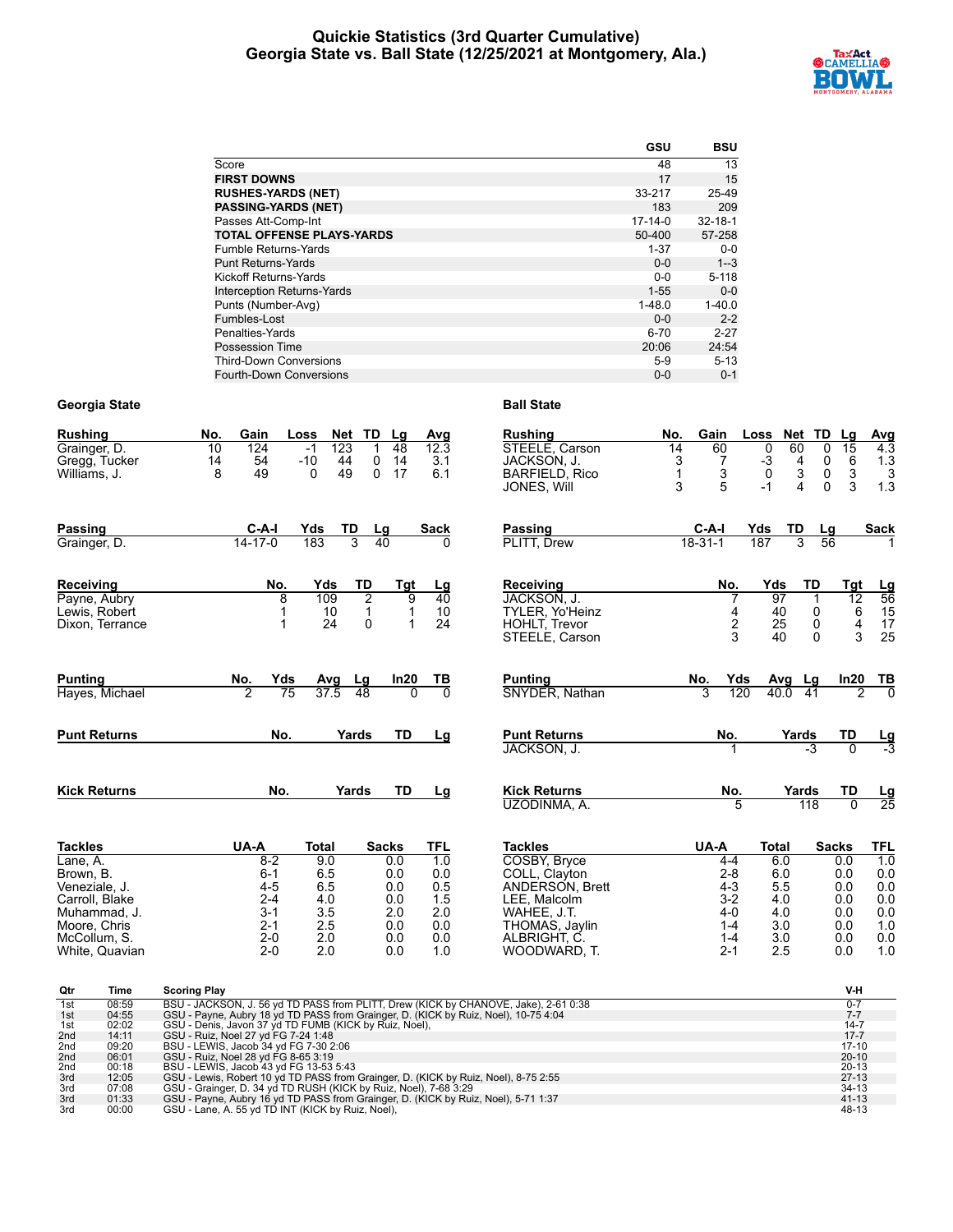### **Quickie Statistics (3rd Quarter only) Georgia State vs. Ball State (12/25/2021 at Montgomery, Ala.)**



|                                  | GSU         | <b>BSU</b>   |
|----------------------------------|-------------|--------------|
| Score                            | 28          | $\Omega$     |
| <b>FIRST DOWNS</b>               | 10          | 5            |
| <b>RUSHES-YARDS (NET)</b>        | 13-115      | $5 - 30$     |
| <b>PASSING-YARDS (NET)</b>       | 89          | 11           |
| Passes Att-Comp-Int              | $7 - 7 - 0$ | $10 - 5 - 1$ |
| <b>TOTAL OFFENSE PLAYS-YARDS</b> | 20-204      | $15 - 41$    |
| <b>Fumble Returns-Yards</b>      | $0 - 0$     | $0-0$        |
| <b>Punt Returns-Yards</b>        | $0 - 0$     | $0 - 0$      |
| Kickoff Returns-Yards            | $0 - 0$     | $3 - 72$     |
| Interception Returns-Yards       | $1 - 55$    | $0 - 0$      |
| Punts (Number-Avg)               | -0          | $1 - 41.0$   |
| Fumbles-Lost                     | $0 - 0$     | $0 - 0$      |
| Penalties-Yards                  | $5 - 55$    | $2 - 27$     |
| <b>Possession Time</b>           | 08:01       | 06:59        |
| <b>Third-Down Conversions</b>    | $2 - 2$     | $0 - 2$      |
| Fourth-Down Conversions          | $0 - 0$     | $0 - 0$      |

| <b>Rushing</b>                                                                         |                                  | No.<br>Gain                                                                                                                                                                                                                                                                                        | <b>Net</b><br>Loss                                                | TD<br>Avg                                            | Lg                                                   | <b>Rushing</b>                                                                                                                              | No.<br>Gain                                                                          | Loss<br>Net TD                                                        | Avg                                                              | $\mathsf{L}\mathsf{g}$                               |
|----------------------------------------------------------------------------------------|----------------------------------|----------------------------------------------------------------------------------------------------------------------------------------------------------------------------------------------------------------------------------------------------------------------------------------------------|-------------------------------------------------------------------|------------------------------------------------------|------------------------------------------------------|---------------------------------------------------------------------------------------------------------------------------------------------|--------------------------------------------------------------------------------------|-----------------------------------------------------------------------|------------------------------------------------------------------|------------------------------------------------------|
| Grainger, D.<br>Williams, J.                                                           | Gregg, Tucker                    | 5<br>$\overline{57}$<br>3<br>20<br>5<br>38                                                                                                                                                                                                                                                         | 57<br>0<br>20<br>0<br>38<br>$\Omega$                              | 11.4<br>0<br>6.7<br>0<br>7.6                         | $\overline{34}$<br>14<br>17                          | STEELE, Carson<br>JACKSON, J.                                                                                                               | 3<br>29<br>1                                                                         | 29<br>$\Omega$<br>$\Omega$<br>$\mathbf 1$                             | $\overline{0}$<br>9.7<br>$\Omega$                                | $\overline{15}$<br>1<br>-1                           |
| <b>Passing</b><br>Grainger, D.                                                         |                                  | $C-A-I$<br>$7 - 7 - 0$                                                                                                                                                                                                                                                                             | Yds<br>TD<br>2<br>89                                              | Lg<br>40                                             | <b>Sack</b><br><sup>0</sup>                          | <b>Passing</b><br>PLITT. Drew                                                                                                               | $C-A-I$<br>$5 - 10 - 1$                                                              | Yds<br>TD<br>$\overline{11}$                                          | Lg                                                               | <b>Sack</b>                                          |
| Receiving<br>Payne, Aubry<br>Lewis, Robert                                             |                                  | No.<br>4<br>1                                                                                                                                                                                                                                                                                      | Yards<br>63<br>10                                                 | TD<br>Tat<br>4<br>$\mathbf 1$<br>1<br>1              | Lg<br>$\overline{40}$<br>10                          | Receiving<br>JACKSON, J.<br><b>TYLER, Yo'Heinz</b><br><b>HOHLT. Trevor</b><br>STEELE, Carson                                                | No.                                                                                  | Yards<br>-1<br>$\begin{smallmatrix} 3 \\ 8 \end{smallmatrix}$<br>$-1$ | TD<br>Tgt<br>$\overline{2}$<br>0<br>3<br>0<br>0<br>$\Omega$<br>1 | <u>Lg</u><br>-1<br>$\frac{3}{8}$<br>$-1$             |
| <b>Punting</b>                                                                         |                                  | No.<br>Yds                                                                                                                                                                                                                                                                                         | Avg<br>Lng                                                        | In20                                                 | TВ                                                   | <b>Punting</b><br>SNYDER, Nathan                                                                                                            | Yds<br>No.<br>41<br>1                                                                | Avg<br>41.0                                                           | In20<br>Lng<br>41<br>U                                           | $\frac{TB}{0}$                                       |
|                                                                                        | <b>Punt Returns</b>              | No.                                                                                                                                                                                                                                                                                                |                                                                   | <b>TD</b><br>Yards                                   | Lg                                                   | <b>Punt Returns</b>                                                                                                                         | No.                                                                                  | Yards                                                                 | <b>TD</b>                                                        | Lg                                                   |
| <b>Kick Returns</b>                                                                    |                                  | No.                                                                                                                                                                                                                                                                                                |                                                                   | Yards<br>TD                                          | Lg                                                   | <b>Kick Returns</b><br>UZODINMA, A.                                                                                                         | No.<br>3                                                                             | Yards                                                                 | TD<br>72<br>$\overline{0}$                                       | $\frac{\text{Lg}}{25}$                               |
| <b>Tackles</b>                                                                         |                                  | UA-A                                                                                                                                                                                                                                                                                               | <b>Total</b>                                                      | <b>Sacks</b>                                         | TFL                                                  | <b>Tackles</b>                                                                                                                              | UA-A                                                                                 | <b>Total</b>                                                          | <b>Sacks</b>                                                     | <b>TFL</b>                                           |
| Veneziale, J.<br>Moore, Chris<br>Lane, A.<br>Brown, B.<br>Tate, Jalen<br>Lane, Antoine | White, Quavian<br>Gore, Thomas   | $1 - 2$<br>$1 - 1$<br>$1 - 1$<br>$1 - 0$<br>$1 - 0$<br>$1 - 0$<br>$1 - 0$<br>$1 - 0$                                                                                                                                                                                                               | $\overline{2.0}$<br>1.5<br>1.5<br>1.0<br>1.0<br>1.0<br>1.0<br>1.0 | 0.0<br>0.0<br>0.0<br>0.0<br>0.0<br>0.0<br>0.0<br>0.0 | 0.5<br>0.0<br>0.0<br>0.0<br>1.0<br>0.0<br>0.0<br>0.0 | <b>ANDERSON, Brett</b><br>COSBY, Bryce<br>COLL, Clayton<br>WAHEE, J.T.<br>UZODINMA, A.<br>THOMAS, Jaylin<br>LEE, Malcolm<br>TARANGO, Joshua | $3 - 1$<br>$2 - 1$<br>$1 - 3$<br>$2 - 0$<br>$1 - 1$<br>$0 - 3$<br>$1 - 0$<br>$0 - 2$ | $\overline{3.5}$<br>2.5<br>2.5<br>2.0<br>1.5<br>1.5<br>1.0<br>1.0     | 0.0<br>0.0<br>0.0<br>0.0<br>0.0<br>0.0<br>0.0<br>0.0             | 0.0<br>0.0<br>0.0<br>0.0<br>0.0<br>0.0<br>0.0<br>0.0 |
| Qtr                                                                                    | Time                             | <b>Scoring Play</b>                                                                                                                                                                                                                                                                                |                                                                   |                                                      |                                                      |                                                                                                                                             |                                                                                      |                                                                       | V-H                                                              |                                                      |
| 3rd<br>3rd<br>3rd<br>3rd                                                               | 12:05<br>07:08<br>01:33<br>00:00 | GSU - Lewis, Robert 10 yd TD PASS from Grainger, D. (KICK by Ruiz, Noel), 8-75 2:55<br>GSU - Grainger, D. 34 yd TD RUSH (KICK by Ruiz, Noel), 7-68 3:29<br>GSU - Payne, Aubry 16 yd TD PASS from Grainger, D. (KICK by Ruiz, Noel), 5-71 1:37<br>GSU - Lane, A. 55 yd TD INT (KICK by Ruiz, Noel), |                                                                   |                                                      |                                                      |                                                                                                                                             |                                                                                      |                                                                       | $27-13$<br>$34-13$<br>$41 - 13$<br>48-13                         |                                                      |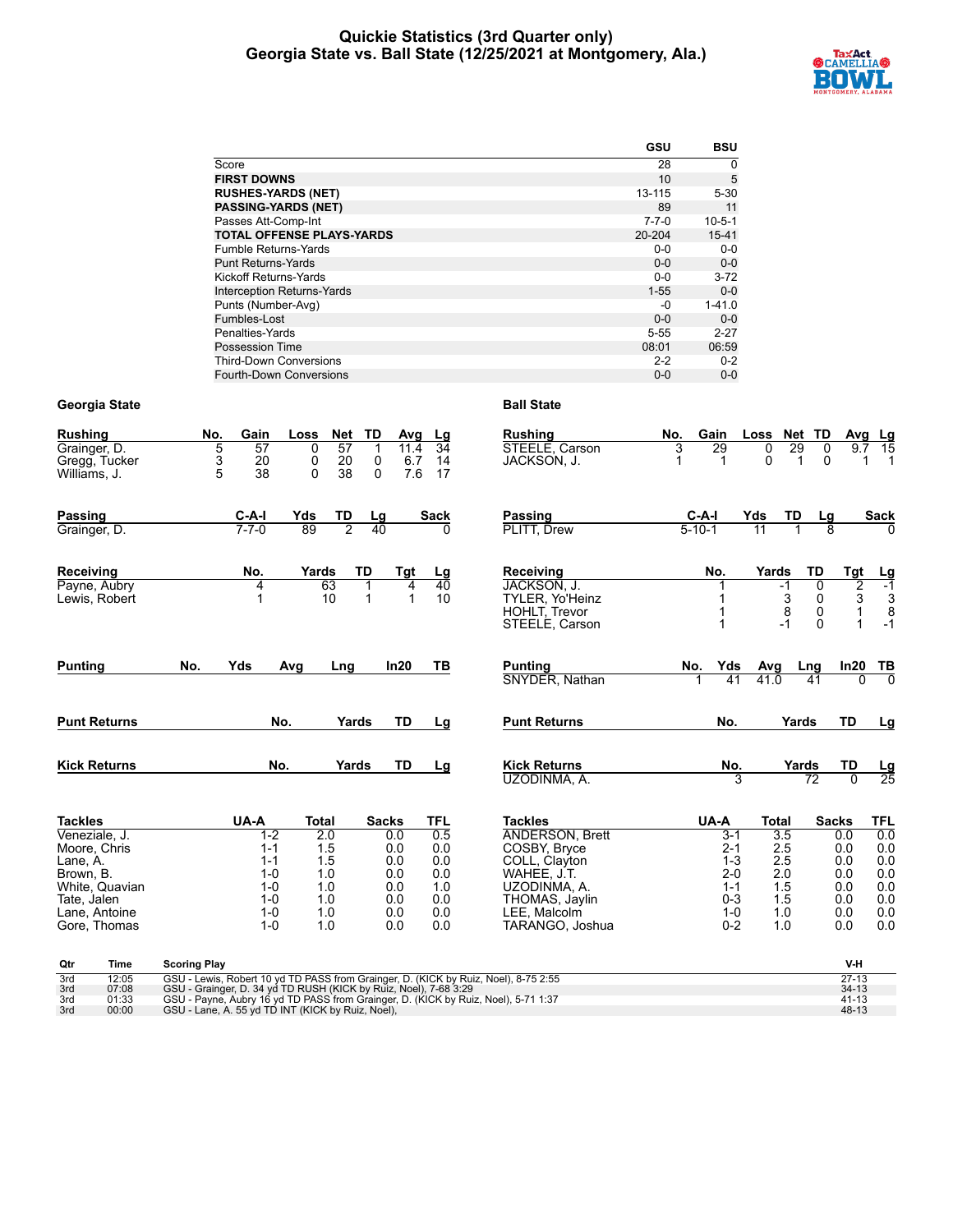

1-0 GSU35 Start of 4th quarter, clock 15:00. [15:00] *Drive Summary: 0 plays, 0 yards, 0:00*

> Hayes, Michael kickoff 63 yards to the BSU2, UZODINMA, A. return 19 yards to the BSU21, fumble forced by Muhammad, J., fumble by UZODINMA, A. recovered by BSU EGENOLF, Ben at BSU21.

#### **BALL STATE drive start at 15:00.**

#### **BALL STATE drive start at 15:00.**

- 1-10 BSU21 PENALTY BSU substitution infraction 5 yards to the BSU16.
- 1-15 BSU16 BARFIELD, Rico rush for loss of 1 yard to the BSU15 (Moore, Tre).

| $2 - 16$ | BSU15 PLITT, Drew pass complete to JACKSON, J. for 7 yards to the BSU22, out-of-bounds (Moore, Tre).                         |   |
|----------|------------------------------------------------------------------------------------------------------------------------------|---|
| $3-9$    | BSU22 PLITT, Drew pass complete to JACKSON, J. for 15 yards to the BSU37, 1ST DOWN BSU (Carroll,<br>Blake:Brown, B.).        | P |
| 1-10     | BSU37 PLITT, Drew pass complete to JACKSON, J. for 8 yards to the BSU45.                                                     |   |
| $2 - 2$  | BSU45 PLITT, Drew pass complete to LITTLES, Hassan for 11 yards to the GSU44, 1ST DOWN BSU (Dixon,<br>Zach; White, Quavian). | P |
| 1-10     | GSU44 Timeout Georgia State, clock 13:09. [13:09]<br>BSU ball on GSU44.                                                      |   |
| 1-10     | GSU44 STEELE, Carson rush for 2 yards to the GSU42 (Brown, B.).                                                              |   |
|          |                                                                                                                              |   |
| 2-8      | GSU42 PLITT, Drew pass incomplete.                                                                                           |   |
| 3-8      | GSU42 PLITT, Drew pass incomplete to HUNT, Brady.                                                                            |   |
|          | 4.0 COU42 DUITT Drow rugh for 7 varde to the COU25 (Diven Zoob)                                                              |   |

- GSU42 PLITT, Drew rush for 7 yards to the GSU35 (Dixon, Zacn).
- *Drive Summary: 9 plays, 44 yards, 2:30*

### **GEORGIA STATE drive start at 12:30.**

|     | 1-10 GSU35 Gregg, Tucker rush for 7 yards to the GSU42, out-of-bounds (COLL, Clayton).                        |   |
|-----|---------------------------------------------------------------------------------------------------------------|---|
|     | 2-3 GSU42 Carroll, M. rush for 4 yards to the GSU46, 1ST DOWN GSU (TARANGO, Joshua;WOODWARD, T.).             | R |
|     | 1-10 GSU46 Thrash, Jamari rush for 5 yards to the BSU49 (LEE, Malcolm).                                       |   |
|     | 2-5 BSU49 Grainger, D. pass complete to Lewis, Robert for 20 yards to the BSU29, 1ST DOWN GSU (LEE, Malcolm). | P |
|     | 1-10 BSU29 Gregg, Tucker rush for 3 yards to the BSU26 (COLL, Clayton).                                       |   |
| 2-7 | BSU26 Grainger, D. pass incomplete to Thrash, Jamari.                                                         |   |
| 3-7 | BSU26 Grainger, D. rush for loss of 1 yard to the BSU27 (COLL, Clayton; WOODWARD, T.).                        |   |

- 4-8 BSU27 Timeout Georgia State, clock 09:09. [09:09]
- **4-8 BSU27 Ruiz, Noel field goal attempt from 45 GOOD, clock 09:03. [09:03]**

#### **GEORGIA STATE 51, BALL STATE 13**

*Drive Summary: 8 plays, 38 yards, 3:27*

Hayes, Michael kickoff 65 yards to the BSU0, touchback.

#### **BALL STATE drive start at 09:03.**

| $1 - 10$<br>$1 - 10$ |       | BSU25 BARFIELD, Rico rush for 10 yards to the BSU35, 1ST DOWN BSU (Cooper, Ronald; Abraham, J.).                     | R  |
|----------------------|-------|----------------------------------------------------------------------------------------------------------------------|----|
|                      |       | BSU35 PLITT, Drew pass complete to HOHLT, Trevor for 7 yards to the BSU42 (Dixon, Zach).                             |    |
| $2 - 3$              | BSU42 | PLITT, Drew sacked for loss of 6 yards to the BSU36, fumble by PLITT, Drew recovered by BSU PLITT, Drew<br>at BSU36. |    |
| $3-9$                |       | BSU36 PLITT, Drew pass incomplete to TYLER, Yo'Heinz, QB hurry by Denis, Javon, PENALTY GSU pass                     | E. |
|                      |       | interference 15 yards to the GSU49, 1ST DOWN BSU, NO PLAY.                                                           |    |
| 1-10                 |       | GSU49 PLITT, Drew pass complete to JACKSON, J. for 2 yards to the GSU47 (Carter, Keon; Freeman, Jacob).              |    |
| $2 - 8$              |       | GSU47 PLITT, Drew rush for 5 yards to the GSU42 (Abraham, J.).                                                       |    |
| $3 - 3$              |       | GSU42 PLITT, Drew pass complete to HOHLT, Trevor for 5 yards to the GSU37, 1ST DOWN BSU.                             | P  |
| $1 - 10$             |       | GSU37 PLITT, Drew pass incomplete to HOHLT, Trevor.                                                                  |    |
| $2 - 10$             |       | GSU37 PLITT, Drew pass complete to TYLER, Yo'Heinz for 12 yards to the GSU25, 1ST DOWN BSU (Carroll, M.).            | P  |
| $1 - 10$             |       | GSU25 PLITT, Drew pass incomplete to MARCUS, Donny.                                                                  |    |
| $2 - 10$             |       | GSU25 MARCUS, Donny rush for 3 yards to the GSU22 (Davis, Chris).                                                    |    |
| $3 - 7$              |       | GSU22 PLITT, Drew pass incomplete to JONES, Will.                                                                    |    |
| $4 - 7$              |       | GSU22 PLITT, Drew pass complete to JACKSON, J. for 17 yards to the GSU5, 1ST DOWN BSU (Lopez, Joseph).               | P  |
| 1-0                  |       | GSU05 PLITT, Drew sacked for loss of 4 yards to the GSU9 (Moore, Tre).                                               |    |
| $2 - 0$              |       | GSU09 JACKSON, J. rush for 8 yards to the GSU1 (Moore, Tre).                                                         |    |

**3-0 GSU01 PLITT, Drew rush for 1 yard to the GSU0, TOUCHDOWN, clock 03:13. [03:13]**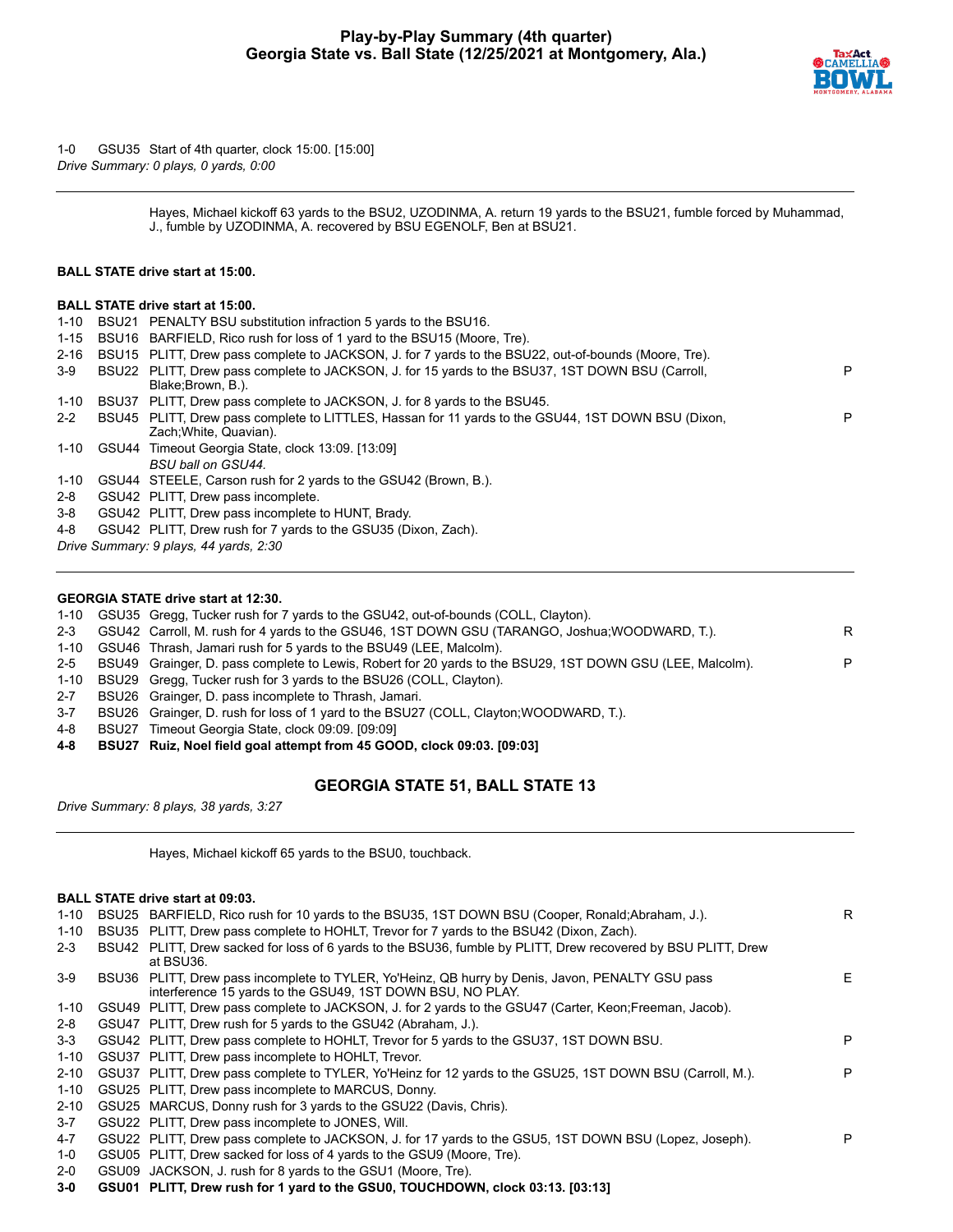### **GEORGIA STATE 51, BALL STATE 20**

*Drive Summary: 15 plays, 75 yards, 5:50*

HAGEE, Jonathan kickoff 27 yards to the GSU38, fair catch by Payne, Aubry.

#### **GEORGIA STATE drive start at 03:13.**

|         | Colasurdo, M. at QB for Georgia State.                                                                |   |
|---------|-------------------------------------------------------------------------------------------------------|---|
|         | 1-10 GSU38 Colasurdo, M. pass complete to Grier, Donavon for 3 yards to the GSU41 (AGYEMANG, Chris).  |   |
| $2 - 7$ | GSU41 Colasurdo, M. pass complete to Grier, Donavon for loss of 1 yard to the GSU40 (THOMAS, Jaylin). |   |
|         | 3-8 GSU40 Lane, Antoine rush for 11 yards to the BSU49, 1ST DOWN GSU (LEE, Malcolm).                  | R |
|         | 1-10 BSU49 Lane, Antoine rush for 6 yards to the BSU43 (LEE, Malcolm).                                |   |
| $2 - 4$ | BSU43 Lane, Antoine rush for 7 yards to the BSU36, 1ST DOWN GSU (ANDERSON, Brett).                    | R |
|         | 1-10 BSU36 End of game, clock 00:00. [00:00]                                                          |   |
|         | Drive Summany 5 plays 26 vards 3:13                                                                   |   |

*Drive Summary: 5 plays, 26 yards, 3:13*

# **FINAL SCORE - : GEORGIA STATE 51, BALL STATE 20**

|                        |                    | Time                                              | 1st Downs |  |  | <b>Conversions</b>           |            |           |                   |                  |
|------------------------|--------------------|---------------------------------------------------|-----------|--|--|------------------------------|------------|-----------|-------------------|------------------|
| <b>Quarter Summary</b> | Score Poss R P X T |                                                   |           |  |  | $\overline{\phantom{a}}$ 3rd | 4th        | Rushina   | Passing           | <b>Penalties</b> |
| Georgia State          |                    | $06:40 \quad 3 \quad 1 \quad 0 \quad 4 \quad 1-2$ |           |  |  |                              | <u>ດ-ດ</u> | $8 - 42$  | $3-4-0-22$        | $1 - 15$         |
| <b>Ball State</b>      |                    | $08:20 \quad 1 \quad 5 \quad 1 \quad 7 \quad 3-5$ |           |  |  |                              | $1 - 2$    | $10 - 25$ | $9 - 14 - 0 - 84$ | $1 - 5$          |